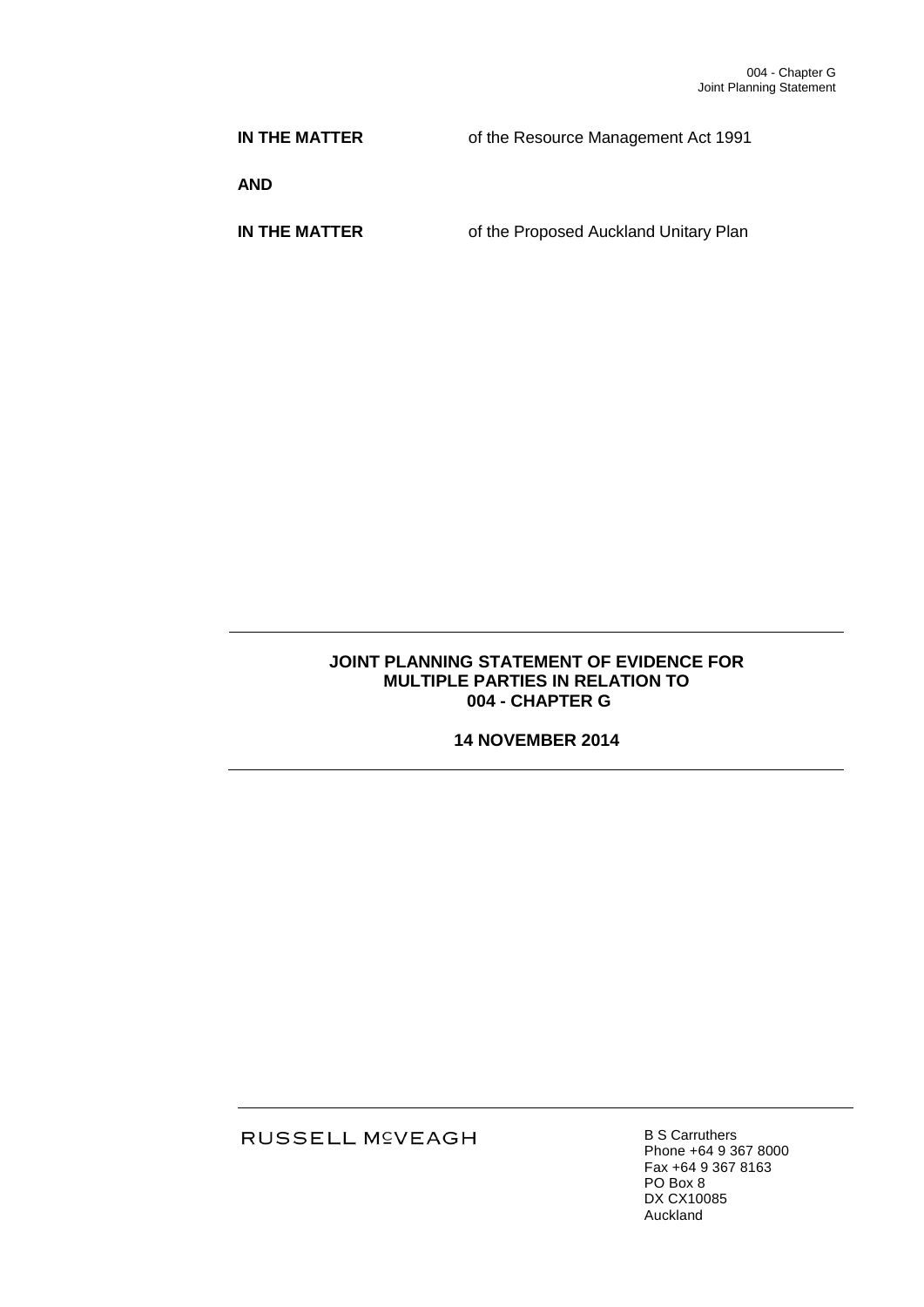## **1. INTRODUCTION, QUALIFICATIONS AND EXPERIENCE**

### **Introduction**

- 1.1 This is a joint statement prepared by the following qualified planners on behalf of our clients (in alphabetical order):
	- (a) Mark Arbuthnot:
		- (i) Ports of Auckland Limited ("**POAL**")<sup>1</sup>;
	- (b) Stuart Bracey:
		- (i) Auckland Utility Operators Group ("**AUOG**")<sup>2</sup> and its members<sup>3</sup>;
	- (c) Kellie Roland:
		- (i) Auckland International Airport Limited ("**AIAL**") 4 ;

# (d) John Duthie:

(i) Unitec Institute of Technology ("**Unitec**")<sup>5</sup>;

2 The scope of AUOG's submissions and further submissions broadly cover all aspects of Chapter G. Outstanding issues for AUOG, arising from these topics, regard Bundling, Default activity status, Blanket consents, Consultation. Bundling, Default activity status, Blanket consents, Consultation, Consideration of positive effects with rule infringements and Certificates of Compliance.

- 4 The scope of AIAL's submissions and further submissions broadly cover Framework plans, Determining activity status, Making a resource consent application, Activities not provided for, General information requirements, Rule infringements for permitted, controlled and restricted discretionary activities, Assessment criteria and Fees and charges. Outstanding issues for AIAL, arising from these topics, regard Bundling, Default activity status and Consideration of positive effects with rule infringements.
- 5 The scope of Unitec's submissions and further submissions covers all aspects of Chapter G. Outstanding issues for Unitec, arising from these topics, regard Bundling, Default activity status, Consultation and Consideration of positive effects with rule infringements.

<sup>1</sup> The scope of POAL's submissions and further submissions on Chapter G broadly cover: Activities not provided for, Assessment Criteria, General information requirements, Making a resource consent application, Notification, Provisions for resource consent applications, Rule infringements for permitted, controlled and restricted discretionary activities and Determining activity status. Outstanding issues for POAL, arising from these topics, regard Bundling, Default activity status and Consultation.

<sup>&</sup>lt;sup>3</sup> Chorus New Zealand Limited, Vector Limited and Vector Gas Limited, Counties Power Limited, Spark New Zealand, Vodafone New Zealand Limited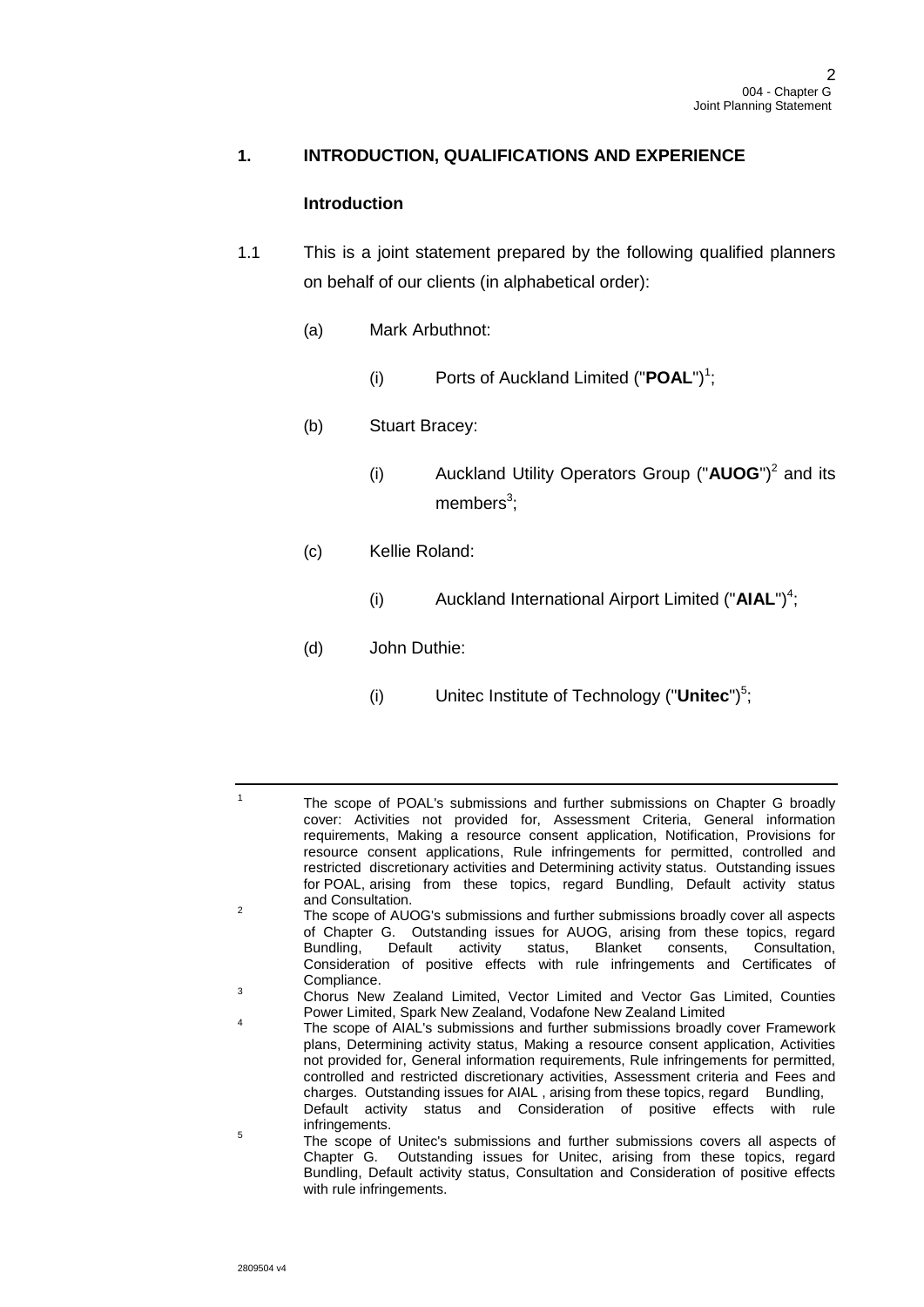- (e) Michael Foster:
	- (i) Board of Airline Representatives of New Zealand Incorporated ("**BARNZ**")<sup>6</sup>
	- (ii) Progressive Enterprises Limited ("**Progressive**")<sup>7</sup>;
	- (iii) Tram Lease Limited and Viaduct Harbour Holdings Limited and Viaduct harbour Management Limited ("**VHHL**");
- (f)  $V$ ijay Lala<sup>8</sup>:
	- (i) Auckland Racing Club ("**ARC**")<sup>9</sup>;
	- (ii) Crown Group of Companies ("**Crown**");<sup>10</sup>
- (g) Craig McGarr:
	- (i) Scentre (New Zealand) Limited ("**Scentre**")<sup>11</sup>;
- (h) Iain McManus:
	- (i) St Cuthbert's College Educational Trust Board

- 8 I also act for the Property Council New Zealand and the Britomart Group Company. This statement does not cover the Property Council New Zealand's nor the Britomart Group Company's position.
- 9 The scope of ARC's submissions and further submissions cover Notification, Determining activity status, Making a resource consent application, Activities not provided for, Rule infringements for permitted, controlled and restricted discretionary activities and Assessment criteria. Outstanding issues for ARC, arising from these topics, regard Bundling and Default activity status.
- 10 The scope of Crown's submissions and further submissions broadly cover Notification, Determining activity status, Making a resource consent application, Activities not provided for, General information requirements and Assessment criteria.
- <sup>11</sup> The scope of Scentre's submissions and further submissions cover all aspects of Chapter G. Outstanding issues for Scentre, arising from these topics, regard Bundling, Default activity status, Consultation and Consideration of positive effects with rule infringements.

<sup>6</sup> The scope of BARNZ's submissions and further submissions cover Making a resource consent application, Determining activity status and activities not provided for. Outstanding issues for BARNZ, arising from these topics regard bundling and default activity status. 7 The scope of Progressive's submissions and further submissions cover Framework

plans, Notification, Determining activity status, making a resource consent application, Activities not provided for, General information requirements, rule infringements for permitted, controlled and restricted discretionary activities, Provisions for resource consent applications, consultation and Assessment criteria. Outstanding issues for Progressive, arising from these topics, regard bundling, consultation and default activity status,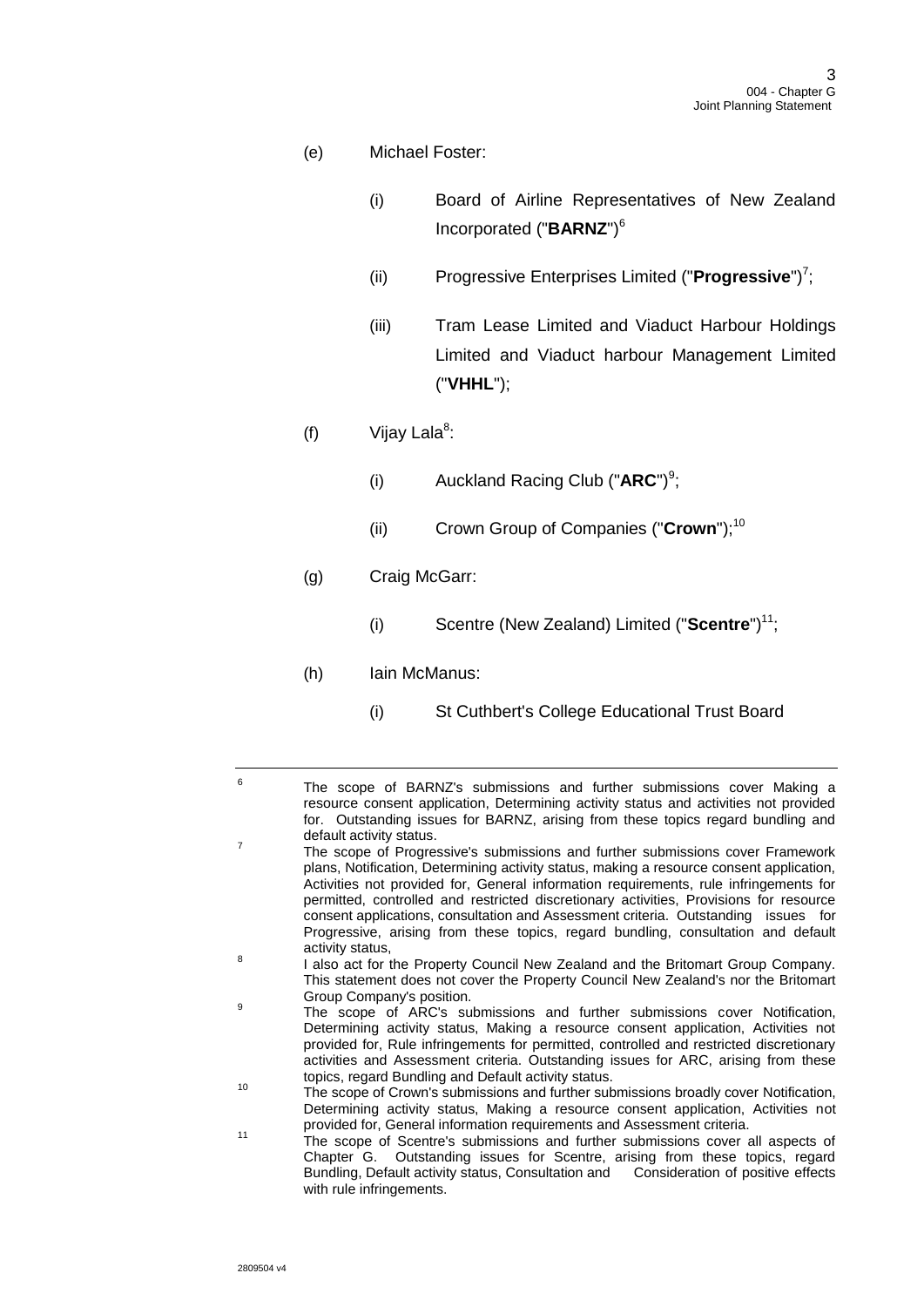- (ii) New Zealand Seventh-day Adventist Schools Association
- (iii) Roman Catholic Bishop of the Diocese of Auckland
- (iv) New Zealand Marist Brothers Trust Board
- (v) King's College
- (vi) Diocesan School for Girls
- (vii) St Kentigern Trust Board ("**St Cuthbert's et al**) 12;
- (i) Matthew Norwell:
	- (i) Bunnings Limited ("**Bunnings**")<sup>13</sup>;
- (j) Greg Osborne:
	- (i) Stevenson Group Limited ("**Stevenson**")<sup>14</sup>.
- (k) Dave Serjeant:
	- (i) PACT Group ("**PACT**")<sup>15</sup>; and

<sup>12</sup> The scope of St Cuthbert's et al's submissions and further submissions on Chapter G broadly cover: Assessment criteria, Rule infringements for permitted, controlled and restricted discretionary activities, General information requirements, Notification, Determining activity status and Activities not provided for. Outstanding issues for St Cuthbert's et al, arising from these topics, are in regard to consideration of positive effects with rule infringements.

<sup>13</sup> The scope of Bunnings' submissions and further submissions on Chapter G broadly cover: Making a resource consent application, Fees and charges, Assessment criteria and Activities not provided for. Outstanding issues for Bunnings, arising from these topics, regard Consultation and Default activity status.

<sup>14</sup> The scope of Stevenson's submissions and further submissions cover Determining activity status, Making a resource consent application, Activities not provided for, General information requirements, Rule infringements for permitted, controlled and restricted discretionary activities and Assessment criteria. Outstanding issues for Stevenson, arising from these topics, regard bundling, default activity status and Consideration of positive effects with rule infringements,

<sup>&</sup>lt;sup>15</sup> The scope of PACT's submissions and further submissions covers Notification, Determining activity status, Making a resource consent application, activities not provided for, General information requirements, Rule infringements for permitted, controlled and restricted discretionary activities, Provisions for resource consent applications and Assessment Criteria. Outstanding issues for PACT arising, arising from these topics, regard bundling, default activity status and consideration of positive effects with rule infringements.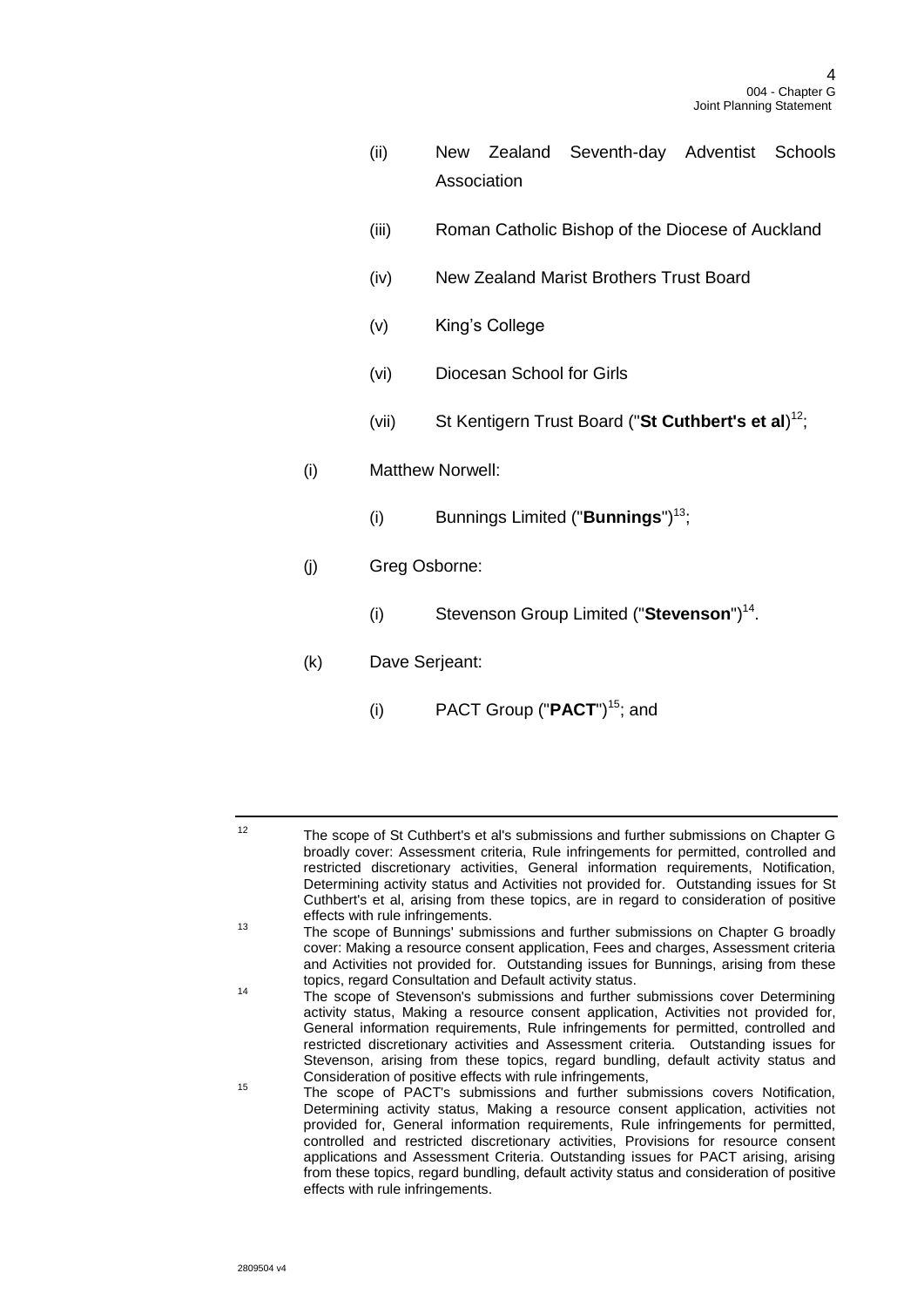- (l) Berin Smith:
	- (i) Man O War Farm Limited and Clime Asset Management Limited ("**MOW**")<sup>16</sup>
- 1.2 Our individual involvement in preparing this statement is confined to the scope of the submitters we represent.
- 1.3 Our respective qualifications and experience have been outlined in our previous statements of evidence presented to the Hearings Panel, or are attached to this statement in **Annexure 1**.

## **Code of conduct**

1.4 We confirm that we have read the Expert Witness Code of Conduct set out in the Environment Court's Practice Note 2011. We have complied with the Code of Conduct in preparing this evidence and agree to comply with it while giving oral evidence before the Hearings Panel. Except where we state that we are relying on the evidence of another person, this written evidence is within our area of expertise. We have not omitted to consider material facts known to us that might alter or detract from the opinions expressed in this evidence.

## **Scope of Evidence**

1.5 This statement addresses Chapter G.

<sup>16</sup> The scope of MOW's submission covers General information requirements, Activities not provided for, Rule infringements for permitted, controlled and restricted discretionary activities. Outstanding issues for MOW, arising from these topics, regard default activity status and consideration of positive effects with rule infringements.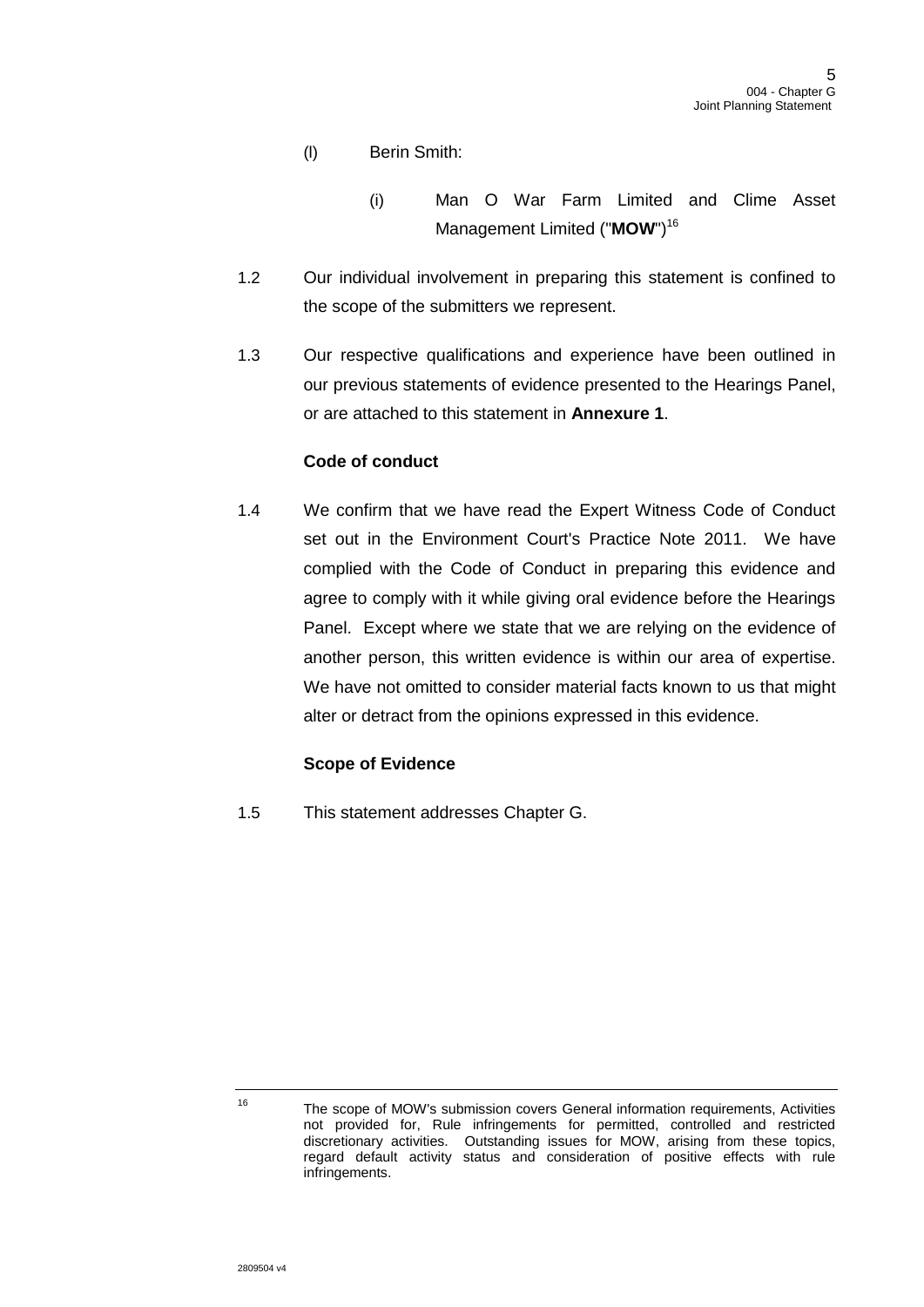# **2. EXECUTIVE SUMMARY**

- 2.1 In our opinion, and for the reasons set out in this statement, the Panel should:
	- (a) Endorse the version of Chapter G attached to the evidence of Ms Perwick amended in the manner set out below.
	- (b) In relation to the guidance on consultation on page 6 of Ms Perwick's Attachment B, either:
		- (i) Delete the following:

Applicants are encouraged where relevant to consult with the following parties prior to lodging a resource consent application... [to be determined]

- (ii) Or replace "[to be determined] with the following:
	- 1. Mana Whenua where the proposal involves an activity that is on land identified as Sites and Places of Significance to Mana Whenua, adjacent to or likely to impact on Mana Whenua values.
	- 2. Auckland Transport where the proposal involves an activity that affects or is likely to affect the use and operation of the transport network for which Auckland Transport is a road controlling authority.
	- 3. Watercare Services Ltd where the proposal involves an activity that relies on the provision of public water and wastewater infrastructure.
	- 4. New Zealand Transport Agency where the proposal involves an activity that affects or is likely to affect the use and operation of the transport network for which the Agency is the road controlling authority.
	- 5. Transpower where the proposal involves an activity that affects or is likely to affect the operation, maintenance and development of the National Grid.
	- 6. Any network utility operator or requiring authority where the proposal involves an activity that affects or is likely to affect the operation, maintenance and development of their assets.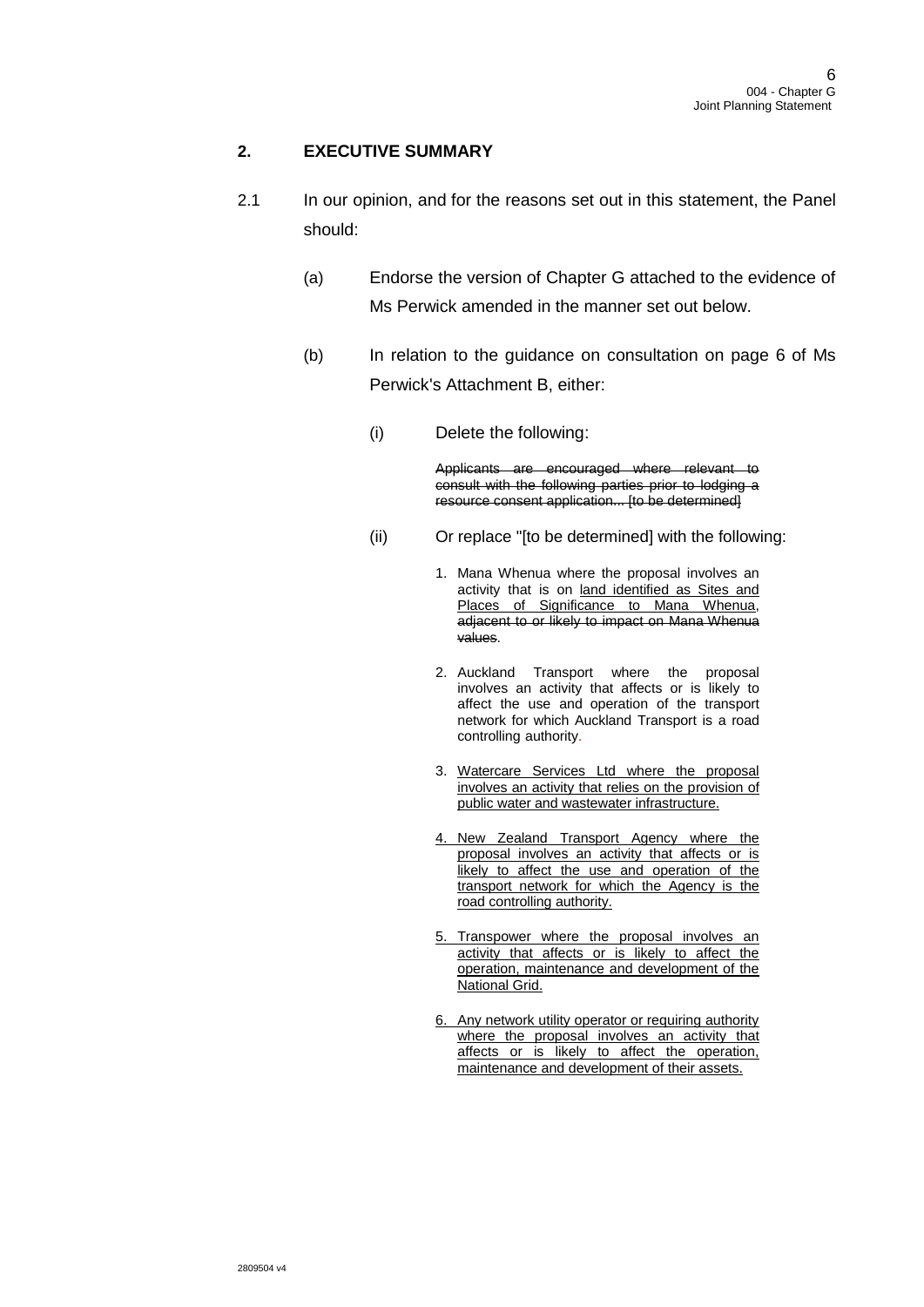- (c) In relation to the issue of bundling and applying the most restrictive activity status, we consider this should be retained under the heading "Making a resource consent application" on page 6. Our suggestion is to:
	- (i) Reinstate the third paragraph under this heading as notified (shown as deleted in Ms Perwick's Attachment B);
	- (ii) Add the following below it:

Where the proposal involves discretionary or noncomplying activity consent(s), the council will assess the actual or potential effects of the resource consents that are being applied for, and make a determination as to whether or not it is appropriate in the circumstances to "bundle" the consent requirements, and assess the proposal as a single application with the most restrictive activity status.

In considering whether or not it is appropriate to "bundle" the resource consents together, the council shall consider whether the consents relate to activities that are inextricably linked and whether they would generate environmental effects that overlap, impact or have cumulative effects on each other.

Where a proposed linear network utility triggers a requirement for resource consent only in certain locations along the proposed route, or triggers resource consent with a more restrictive activity status in certain locations along the proposed route, the application should be assessed in terms of the activity status applying to that location or locations and should not result in the more restrictive activity status applying in respect of the entire route.

Where appropriate, Certificates of Compliance can also be obtained concurrently with resource consents to document that consents are not required under other parts of the Unitary Plan.

In accordance with s.91 of the RMA, Council may determine not to proceed with the processing of the application if it considers on reasonable grounds that other resource consents are required in respect of the proposal, and that it is appropriate, for the purposes of better understanding the nature of the proposal, that applications for any one or more of those resource consents be made before proceeding further.

(iii) Delete the new heading "Bundling of resource consents" and the three new paragraphs from page 8 of Attachment B to Ms Perwick's evidence.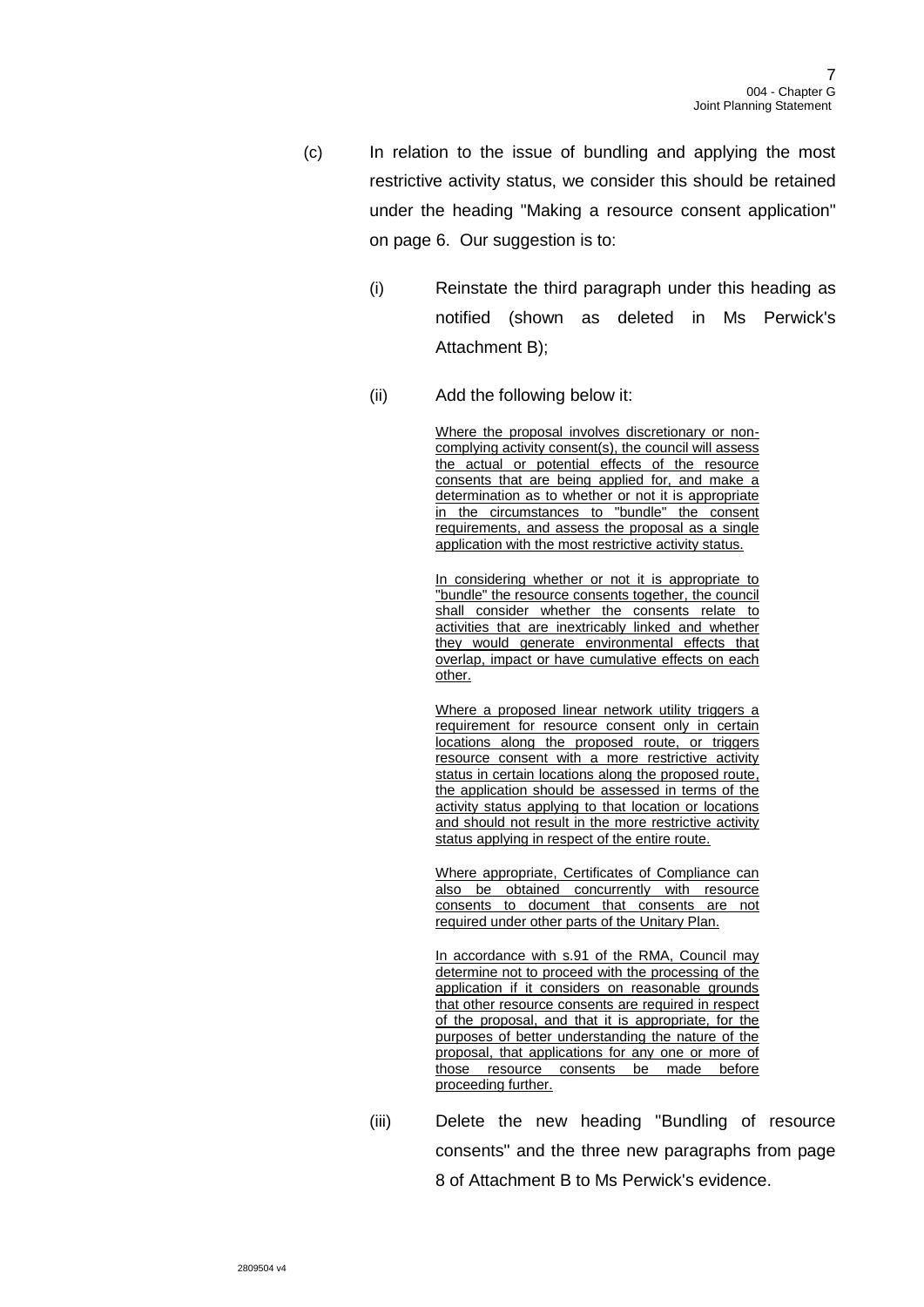(d) In relation to AUOG's request for specific acknowledgement of the ability to seek and obtain a global or blanket consent, insert a new heading and paragraph above the heading "Rules" on page 8 of Ms Perwick's Attachment B:

#### **Global or blanket resource consents**

Where similar activities can be shown to be undertaken over multiple sites throughout the region (such as the minor maintenance of networks including roading, electricity, telecommunication, water/wastewater and stormwater networks) a global or blanket resource consent application can be sought.

(e) Amend the red text on page 9 of Attachment B to Ms Perwick's evidence to reflect the discussion at mediation:

Every development proposal is a response to a unique mix of

requirements and circumstances. Sometimes, they are in competition. While each development should satisfy will be assessed against all applicable criteria, the unique conditions of each location may mean some criteria are more important than others.

(f) Reinstate two sentences agreed at mediation into the first two

paragraphs of the new section G1.4A Information

requirements for resource consent applications:

Applications for resource consents need to be accompanied by information in such detail as corresponds with the nature, scale, context and significance of the proposed activity or development and its environmental effects, the consent status of the activities and the matters to which Council has restricted its discretion.

This section is a guide for applicants as to the type of information that they may need to provide with their application for resource consents. It is not a check list of information that will necessarily be required. Council staff can assist applicants in identifying what aspects of a proposal will require an assessment of effects and the type of information and level of detail expected.

<span id="page-7-0"></span>(g) Make minor typographical corrections to 2.1 Determining status of an activity or use to reflect text discussed at mediation:

> To determine the activity status for an activity or use where the same activity or use is controlled by more than one rule, the user should consider the activity status of the activity or use set by any zones, and/or any relevant precincts, Aucklandwide provisions, and overlays. The activity status is determined as follows: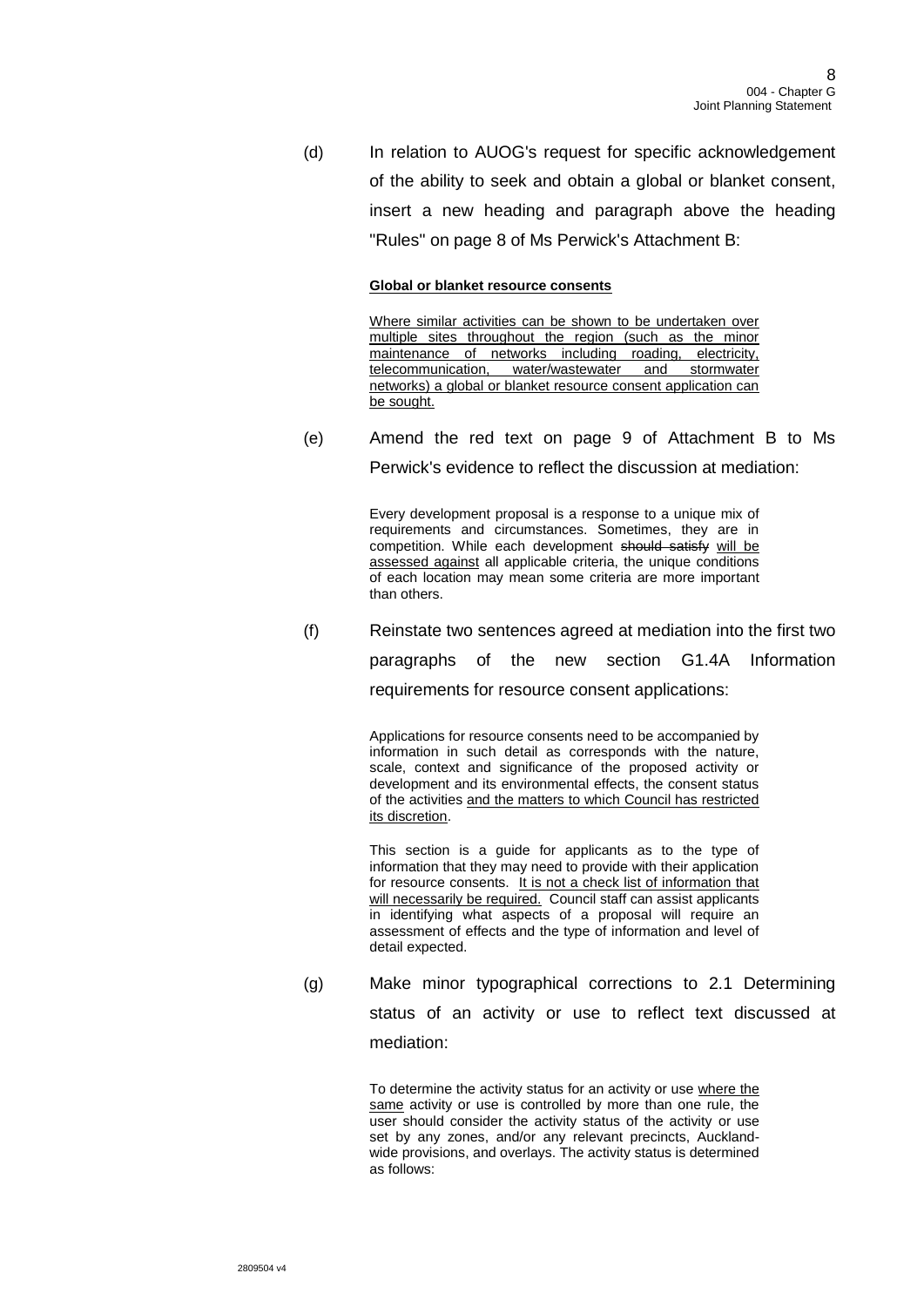- a. The activity status in an overlay takes precedence over the activity status for the same activity status or use in a precinct, Auckland-wide provisions or zone unless the precinct explicitly states otherwise. If more than one overlay applies to the same activity or use then the most restrictive activity status applies.
- (h) Amend the default activity status for activities not provided for, from non-complying to discretionary:

Any activity that is not specifically listed in the Unitary Plan as a permitted, controlled, restricted discretionary, discretionary non-complying or prohibited activity is a non-complying discretionary activity, unless otherwise stated in the Unitary Plan

- (i) In relation to the issue of 2.3 Control infringements for permitted, controlled and restricted discretionary activities:
	- (i) Amend 1 to reflect the agreement reached at mediation:

All permitted, controlled and restricted discretionary activities must comply with the land use and development controls applying to the activity.

- $(ii)$  Insert a new  $(c)$  in 3:
	- (c) Positive effects
- (iii) Restructure 4 to make it clear and obvious that positive effects can be taken into account, so that it reads:
	- 4. When assessing a restricted discretionary control infringement, the council's discretion shall be restricted to the following assessment criteria that apply the matters of discretion above, in addition to the relevant assessment criteria listed in the rules:
		- a. Whether the site, location or type of the activity has any unusual features or particular characteristics that make compliance with the control unnecessary, such as:
			- i. unusual size, shape, topography, substratum, soil type, vegetation or natural hazard susceptibility.
			- ii. adverse topography or the unusual use or particular location of buildings on neighbouring sites.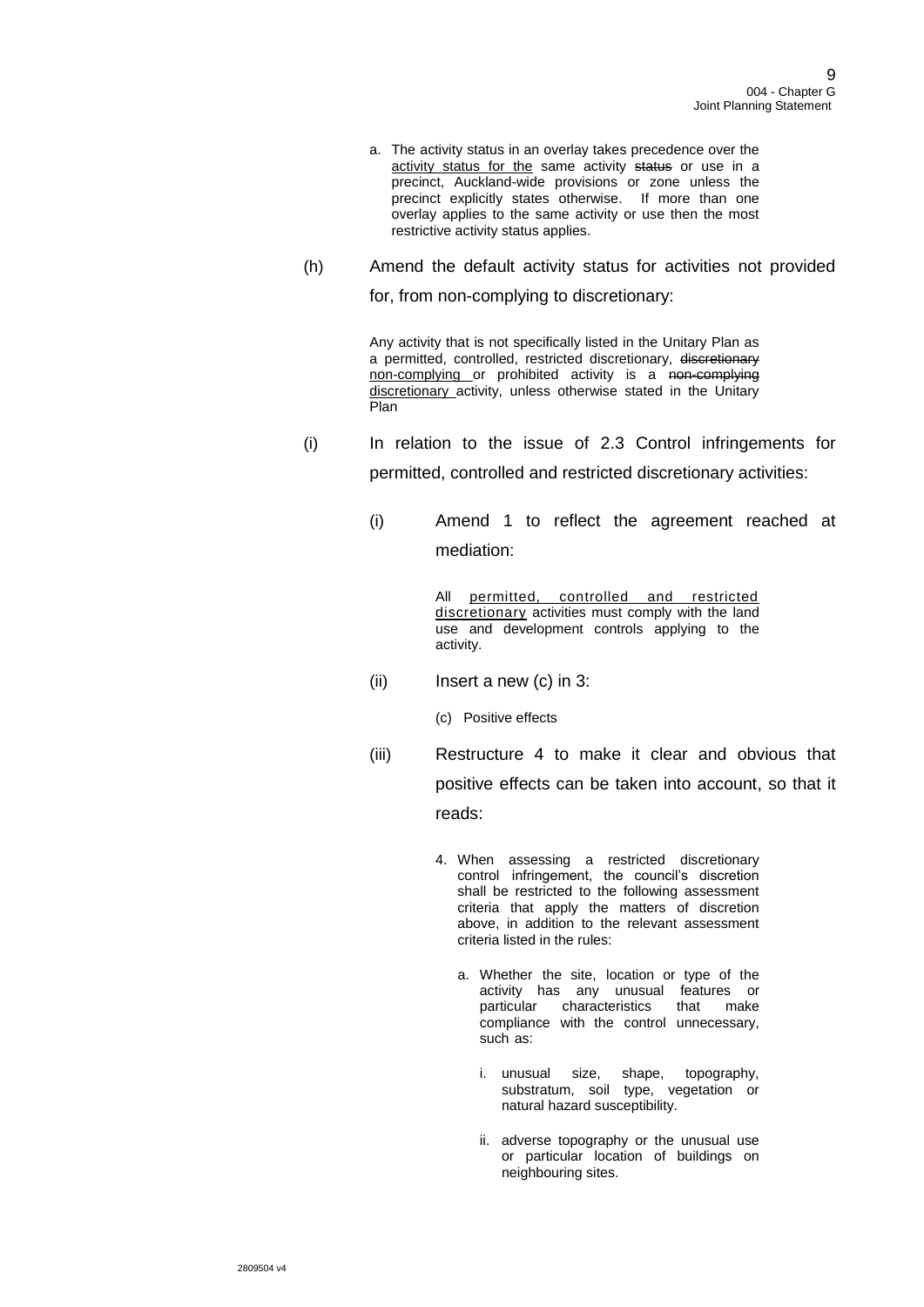- b. Whether:
	- i. the outcome of the control infringement is consistent with the purpose of the control.
	- ii. granting consent to the control infringement will result in a similar or better outcome compared with a complying proposal; or
	- iii. the proposal will make a positive<br>contribution to the site and/or contribution to the site neighbourhood, locality or environment or have positive effects for the same.

# **3. OUR POSITION ON THE MEDIATION VERSION OF CHAPTER G**

- 3.1 Prior to and during the mediation sessions on Chapter G of the Plan, a number of changes to the wording of the provisions were proposed either by Auckland Council or others. A number of these changes have addressed our concerns.
- 3.2 Except as noted below, we support the Chapter G provisions proposed by the Council as contained in the Mediation Record.
- 3.3 We outline below the proposed amendments in either the Mediation Record or the Council's evidence that we do not agree with, the reasons why we do not agree, and the amendments proposed to address our remaining concerns.

## **4. SECTIONS 1.1 TO 1.3**

## **1.1 General Duty to Comply**

4.1 There are no outstanding issues with section 1.1.

## **1.2 Activities**

- 4.2 We agree with and support all of the changes made to section 1.2 during the mediation process.
- 4.3 One further change that was requested by AUOG but not agreed to by the Council was the addition of the following to the section on Certificates of Compliance: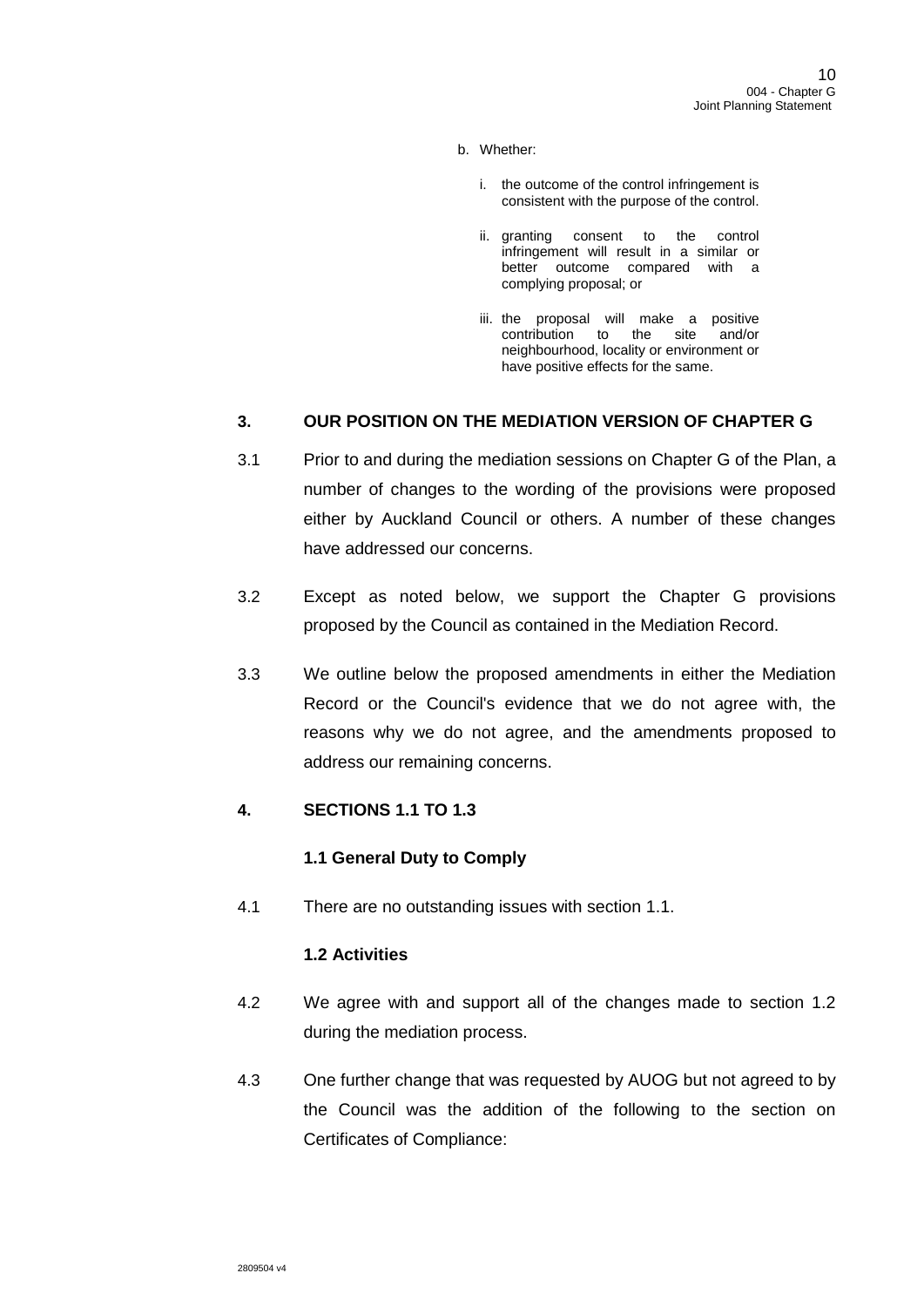Where appropriate, Certificates of Compliance can also be obtained concurrently with resource consents to document that certain parts of the proposal complies with parts of the Unitary Plan**.**

- 4.4 This request is discussed in paragraphs 12.20 12.23 of Ms Perwick's evidence on behalf of the Council.
- 4.5 This is an outstanding issue for AUOG (4185-349, 2191-418, 2473- 350, 2745-366, 4500-499, 8628-452).
- 4.6 This matter is addressed in paragraphs [5.35](#page-18-0) and [5.36](#page-18-1) below.

## **1.3A National environmental standards**

4.7 We agree with and support the wording put forward during the mediation process, and the further minor amendments requested by Council following the mediation.

# **1.3 Designations**

4.8 This part of Chapter 4 does not form part of this topic, and is not addressed by this evidence.

# **5. SECTION 1.4: APPLYING FOR RESOURCE CONSENT**

- 5.1 This is a very lengthy section in Chapter G. Except for the five points raised below, we agree with and support all of the changes made to section 1.4 during the mediation process.
- 5.2 Our remaining concerns relate to:
	- (a) Consultation
	- (b) Bundling
	- (c) Assessment criteria
	- (d) Global / blanket resource consents
	- (e) The information requirements relocated from 2.7.1
- 5.3 Detail on each is set out below.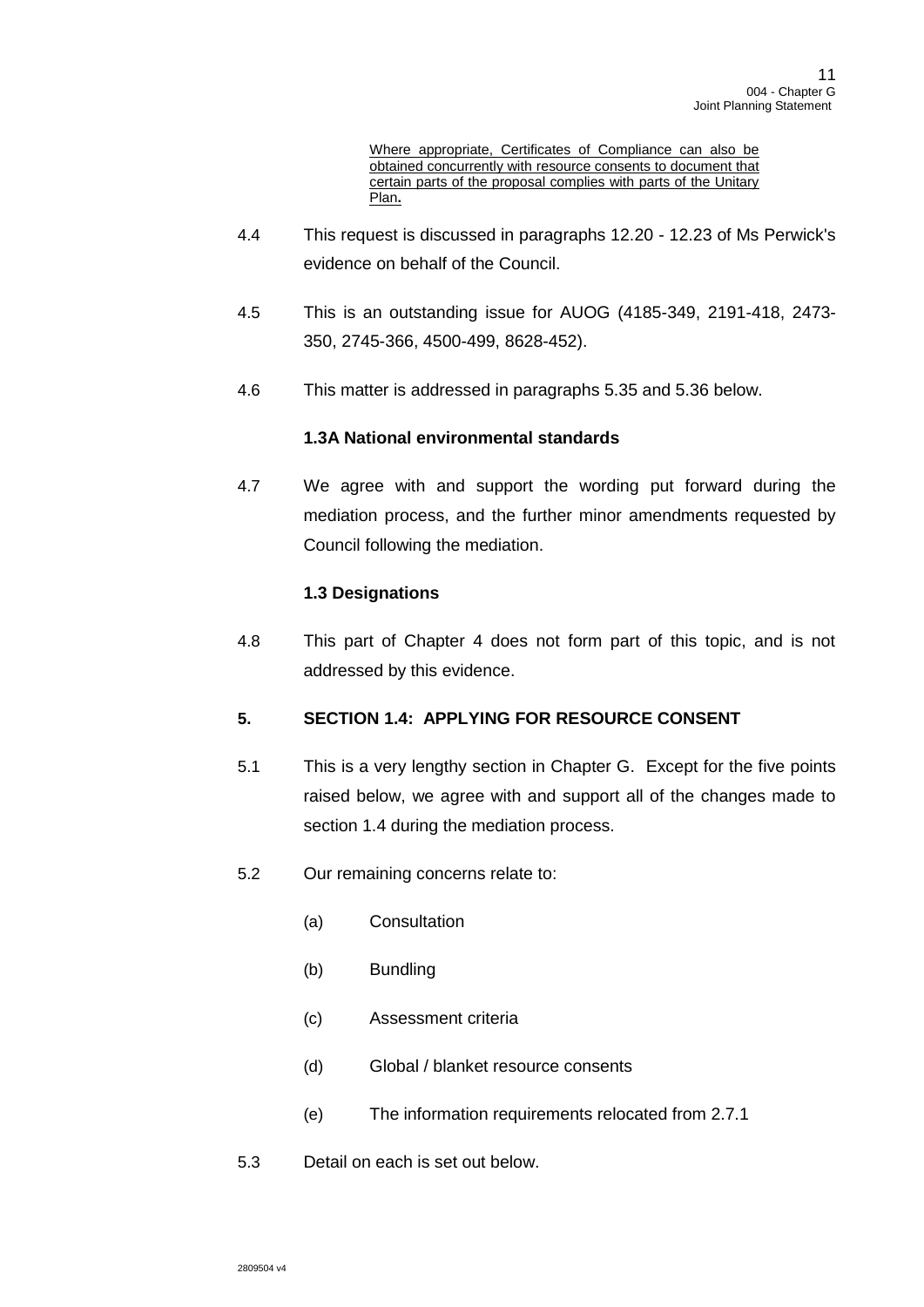## **Consultation**

- 5.4 A number of clients submitted or further submitted on these provisions:
	- (a) POAL (5137-514);
	- (b) Scentre (2968-328);
	- (c) Unitec (2742–64);
	- (d) Progressive (5723-189, 190)
	- (e) Bunnings (6096-3)
	- (f) AUOG (FS 2127 in support of NZ Archaeological Association 3370-242)
- 5.5 The primary submissions seek amendments to the guidance provided for consultation under section 1.4 (Applying for resource consents) when preparing to lodge an application for resource consent.
- 5.6 Submissions sought to narrow any consultation with Mana Whenua, either add other parties to the list or delete it, and clarify that consultation should only be undertaken where appropriate.
- 5.7 Discussions at mediation on the subject revolved around matters including how useful providing a list was at all if it was only guidance and adding other parties where consultation can be essential such as with Auckland International Airport, NZTA and network utility operators.
- 5.8 The following outcomes from the mediation are supported:
	- (a) Retaining the consultation section as guidance to applicants;
	- (b) Transferring the location of the consultation section to before 'making a resource consent application';
	- (c) Correcting the RMA reference to Section 36A;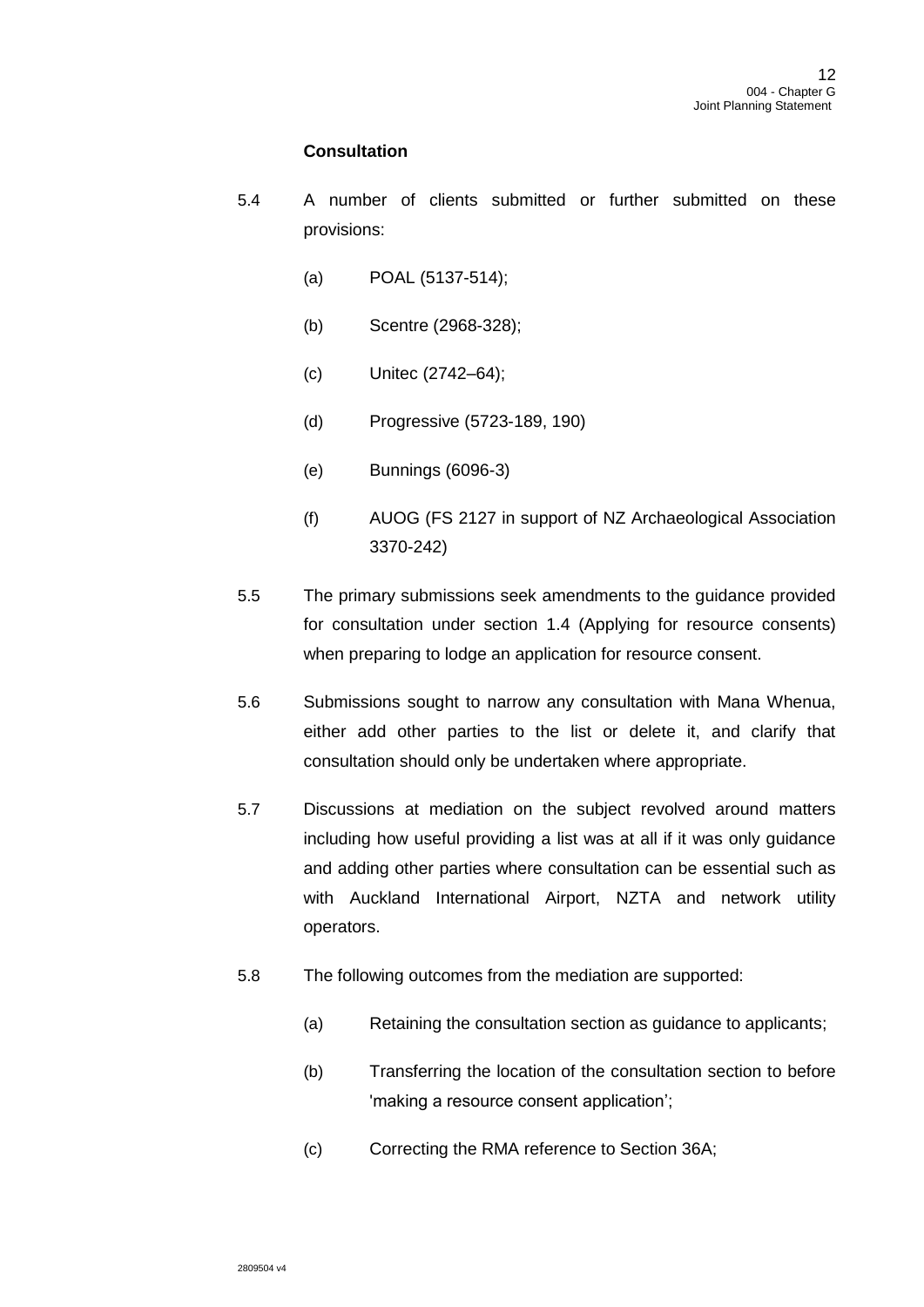- (d) Adding the qualifier to the section that there is no obligation to consult; and
- (e) The note added to the end of the section that Auckland Council can assist to identify parties where consultation may be useful.
- 5.9 In the primary evidence of Ms Perwick (paragraph 8.16) she states that there was no agreement reached between the parties on amending the list provided in the Plan, or deleting it. Her statement of evidence leaves this up to the IHP to determine.
- 5.10 We are of the opinion that if any list is to be included in the Plan it needs to be comprehensive and not just focus an applicant's attention on Mana Whenua and various parts of Auckland Council operations. But where would this list end? Further it is unhelpful to encourage applicants to consult with one part of the Auckland transport network, Auckland Transport, and not encourage them to consult with NZTA who manages the other part of the same system.
- 5.11 Overall we are of the opinion that there should be no list of consultation parties in this section. A reference could be made to nonstatutory public advisory documents Council could and does produce for applicants when they are looking to lodge a resource consent application. (Information material available at Council front counters). A wider general list of possible parties to consult with when preparing resource consent application can be outlined in an information pamphlet available over the counter.
- 5.12 However, if there is to be a list, we remain of the view that it should be a complete list as recorded in the Mediation Record. Our suggested list, if there was to be one, is:
	- 1. Mana Whenua where the proposal involves an activity that is on land identified as Sites and Places of Significance to Mana Whenua, adjacent to or likely to impact on Mana Whenua values.
	- 2. Auckland Transport where the proposal involves an activity that affects or is likely to affect the use and operation of the transport network for which Auckland Transport is a road controlling authority.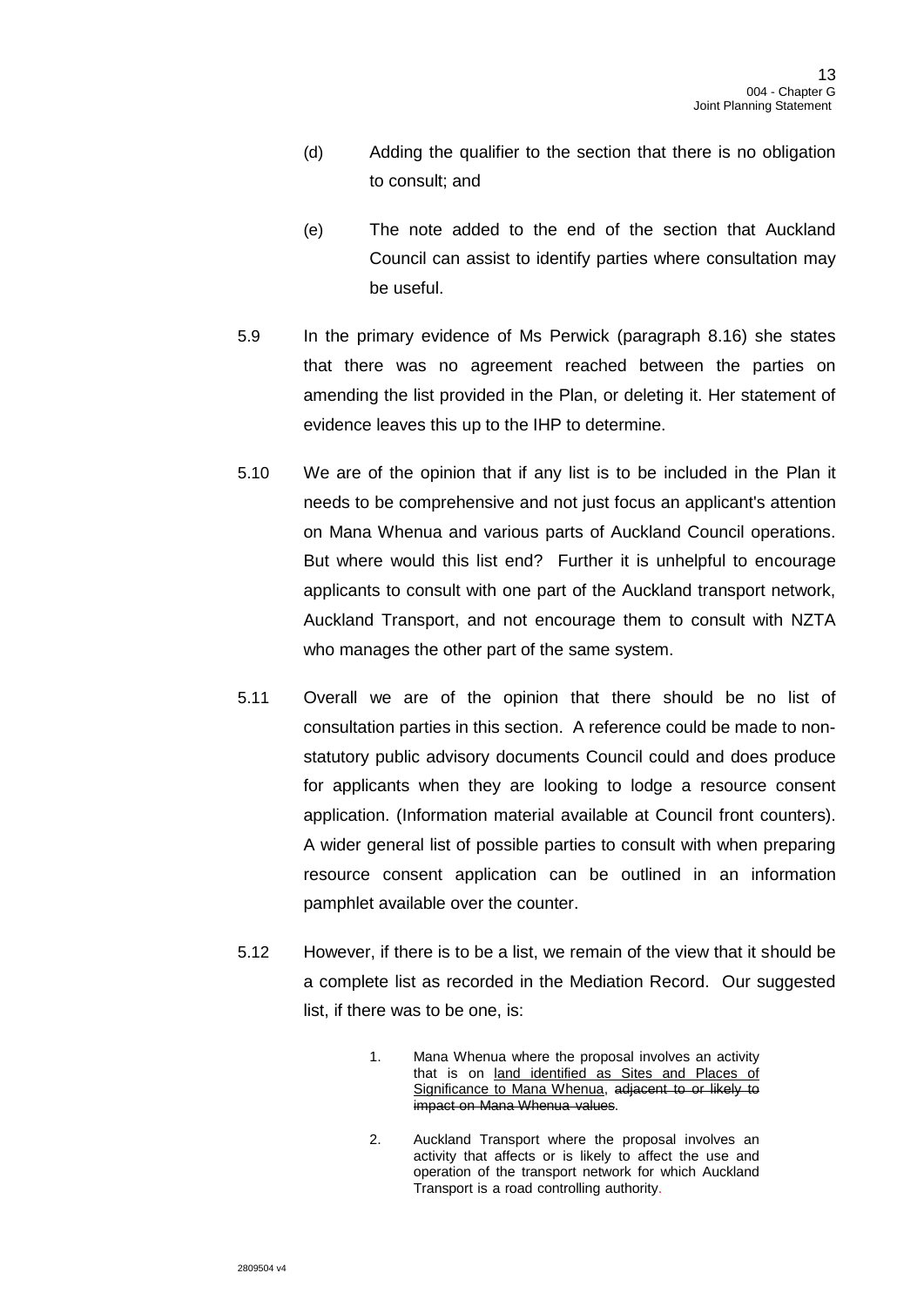- 3. Watercare Services Ltd where the proposal involves an activity that relies on the provision of public water and wastewater infrastructure.
- 4. New Zealand Transport Agency where the proposal involves an activity that affects or is likely to affect the use and operation of the transport network for which the Agency is the road controlling authority.
- 5. Transpower where the proposal involves an activity that affects or is likely to affect the operation, maintenance and development of the National Grid.
- 6. Any network utility operator or requiring authority where the proposal involves an activity that affects or is likely to affect the operation, maintenance and development of their assets.

# **Bundling**

- <span id="page-13-0"></span>5.13 A number of clients submitted and further submitted on these provisions:
	- (a) AIAL (5294-192),
	- (b) POAL (5137-513),
	- (c) Scentre (2968-327),
	- (d) Unitec (2742-61)
	- (e) AUOG (4185-353)
	- (f) Progressive (5723-188)
	- (g) Stevenson (3682-137)
	- (h) BARNZ (5128-68, 69)
	- (i) ARC (FS 978 in support of POAL 5137-513)
	- (j) PACT (FS 2806 in support of POAL 5137-513)
	- (k) Bishop, Marist, Diocesan, St Kentigern and King's (respectively, FS 2898, FS 2962, FS 2938, FS 3019 and FS 2952 in support of Telecom 2191-430 and 2191-431)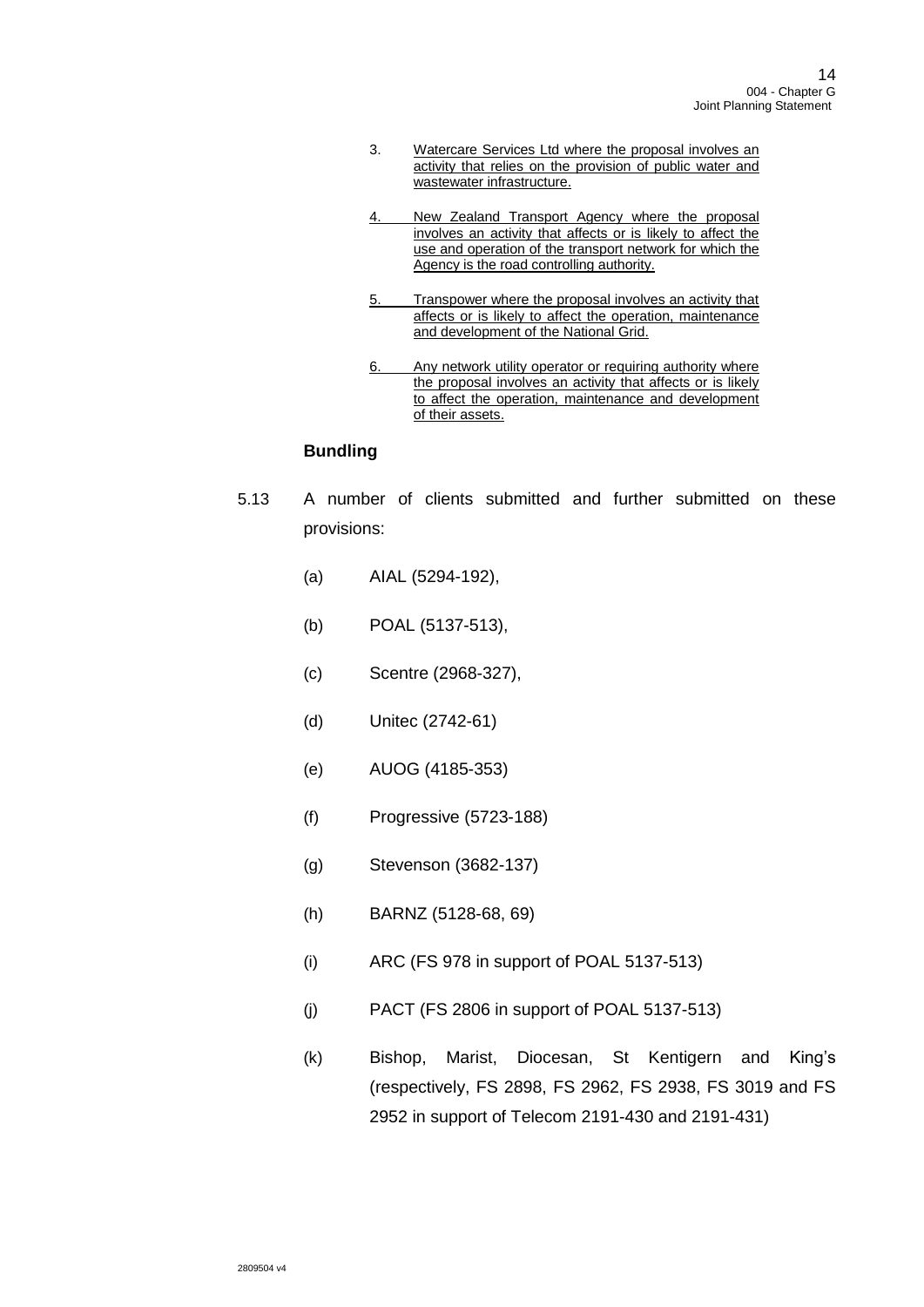- 5.14 Following the mediation process, the provisions in G.1.4 regarding bundling<sup>17</sup> were revised to clarify the test the Council will employ to determine whether to bundle or unbundle consent matters in an application. We agree that these amendments have improved the provisions, but have two outstanding concerns:
	- (a) The presumption that the most restrictive activity status will apply to the entire application;
	- (b) As a subset, the presumption that this will also occur across the regional and district plans.
- 5.15 These two issues are addressed below.

### *Presumption*

- 5.16 We accept that it is generally appropriate to bundle "*different activities with different types of consents, that are inextricably linked"* (emphasis added). In this respect, we agree with and support the revised "test" for bundling/unbundling as worded in the Mediation Record.
- 5.17 Where we remain concerned is with respect to the Council's presumption in favour of bundling – i.e. the wording "*Council will generally bundle all resource consents together*" - regardless of activity status.
- 5.18 What needs to be clear in this provision is that the starting point is neutral in terms of determining whether it is appropriate to consider together one or more elements of an application with different activities and different types of consents. If it is concluded at the outset that the consent matters are inextricably linked, then bundling is appropriate when one or more elements are discretionary or noncomplying.

 $17$  The term "bundling/unbundling" is used in the Plan to refer to how the Council will consider proposals that involve several activities with different types of consent classifications.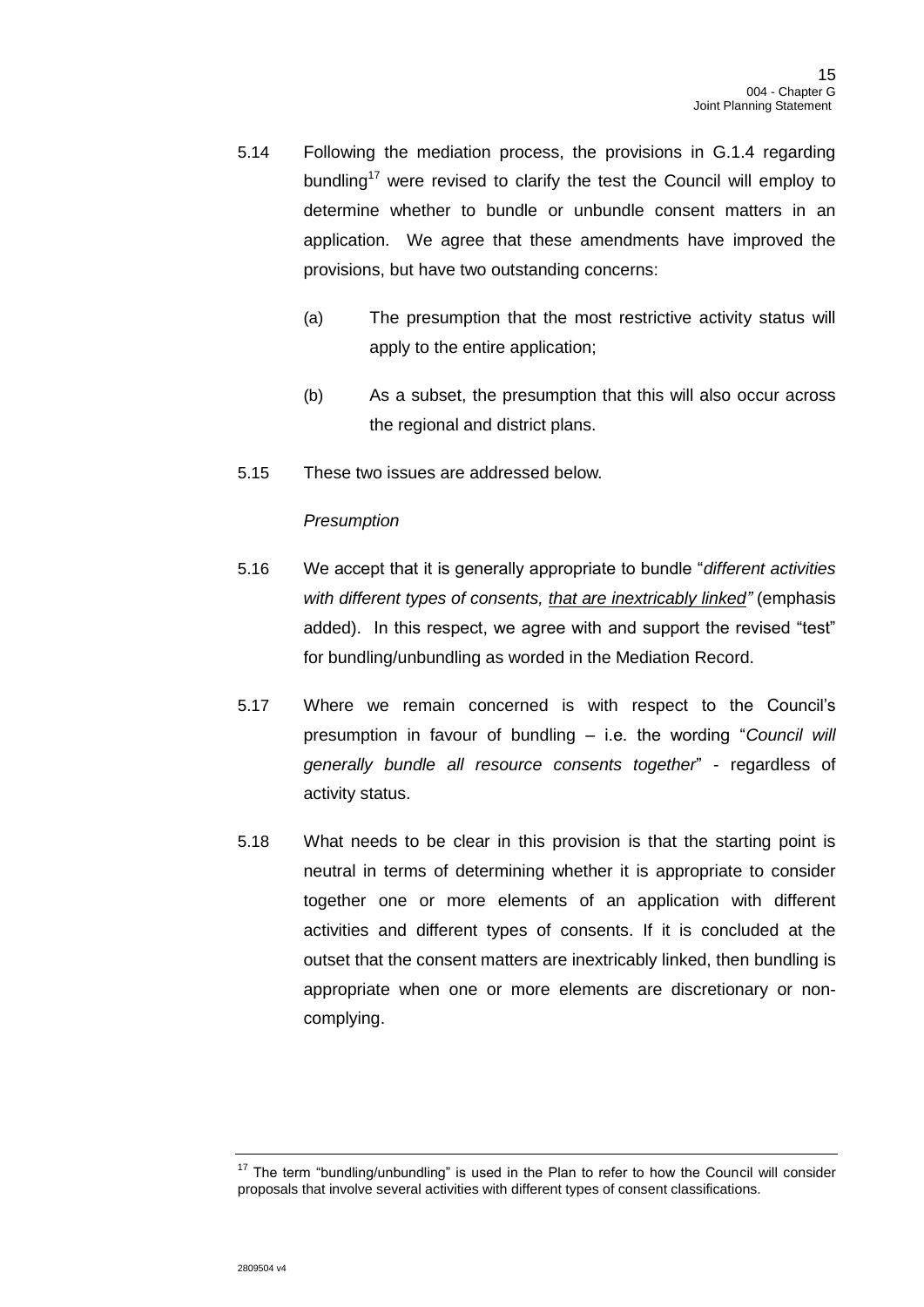- 5.19 The evidence of Ms Perwick confirms (paragraph 12.14) that in her opinion, the appropriate starting point or presumption is that consents are bundled. By doing so, Ms Perwick considers that the benefits of bundling will enable:
	- (a) a consent to be considered "in the round";
	- (b) for the interdependencies between different components of a proposal to be considered;
	- (c) a more simplified consent process with greater certainty for applicants, including cost and time savings; and
	- (d) will assist with the integrated management of effects.
- 5.20 While we accept that it is open to Auckland Council to "bundle" resource consents, the RMA does not provide for the "default" position that is proposed by Auckland Council; which is to "bundle" the consent requirements of an application unless there are reasons that make it appropriate to "unbundle".
- 5.21 We are of the opinion that it is only necessary to consider whether or not to "bundle" the consent requirements of an application where there is a discretionary or non-complying activity status element to that proposal.Without a discretionary or non-complying activity status element, Auckland Council is required under s 104C of the RMA (for a restricted discretionary activity) to consider only those matters which it has restricted its discretion in its plan, thereby effectively "unbundling" the decision-making process.
- 5.22 In our opinion, the "default" position should be that a decision on "bundling" is required to be made during the processing of the application, based on the particular consents required and the actual or potential effects of the activity on the environment.
- 5.23 In our opinion, the pre-mediation wording that gave examples of when it might be appropriate to unbundle provided some useful guidance – including district and regional consent matters, and controlled and restricted discretionary activities. In our view there are additional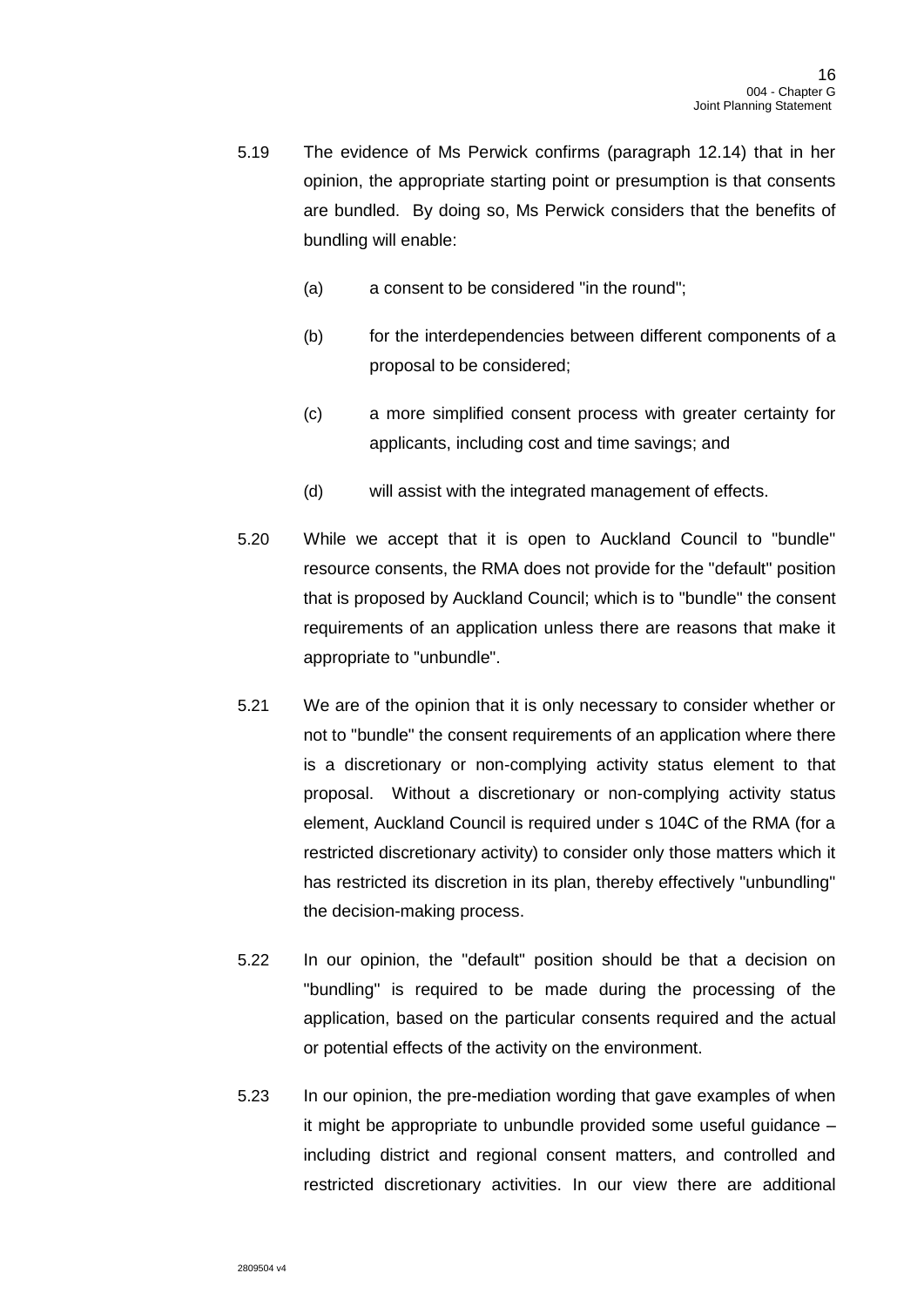examples that could be included, such as where one component of an activity is non-complying but the rest are restricted or controlled.

- 5.24 The Mediation Record shows that, with the exception of the linear network utility scenario of consents along a route, no examples have been included in the agreed text.
- 5.25 Provided:
	- (a) the presumption in favour of bundling all consent applications is removed and more "neutral" wording is inserted; and
	- (b) it is clear that the most restrictive activity status only applies when one or more components are discretionary or noncomplying;

then we agree that the provisions do not need to include the above examples. In the absence of those changes, we remain of the view that the examples must be provided.

- 5.26 Turning to Council's evidence on this matter,<sup>18</sup> we have additional concerns with respect to Ms Perwick's arguments, as follows.
- 5.27 Firstly, we believe Ms Perwick is conflating the practice of bundling as defined in section 12.3 of her evidence with the application of section 91, where Council can require that all consent applications are heard together. These are two separate processes. Section 91 of the RMA provides clear guidance as to whether or not there are reasonable grounds to defer the notification or hearing of an application for resource consent.
- 5.28 Ms Perwick notes at section 12.5 of her evidence that bundling consents *"is administratively efficient and can be more cost effective*  for certain applications. It allows applicants to pay one set of *application fees and receive one consent".* This is not a relevant consideration with respect to bundling or unbundling consent matters within an application.

<sup>18</sup> Statement of Primary Evidence of Michele Ann Perwick, dated 10 November, paragraphs 12.1-12.23.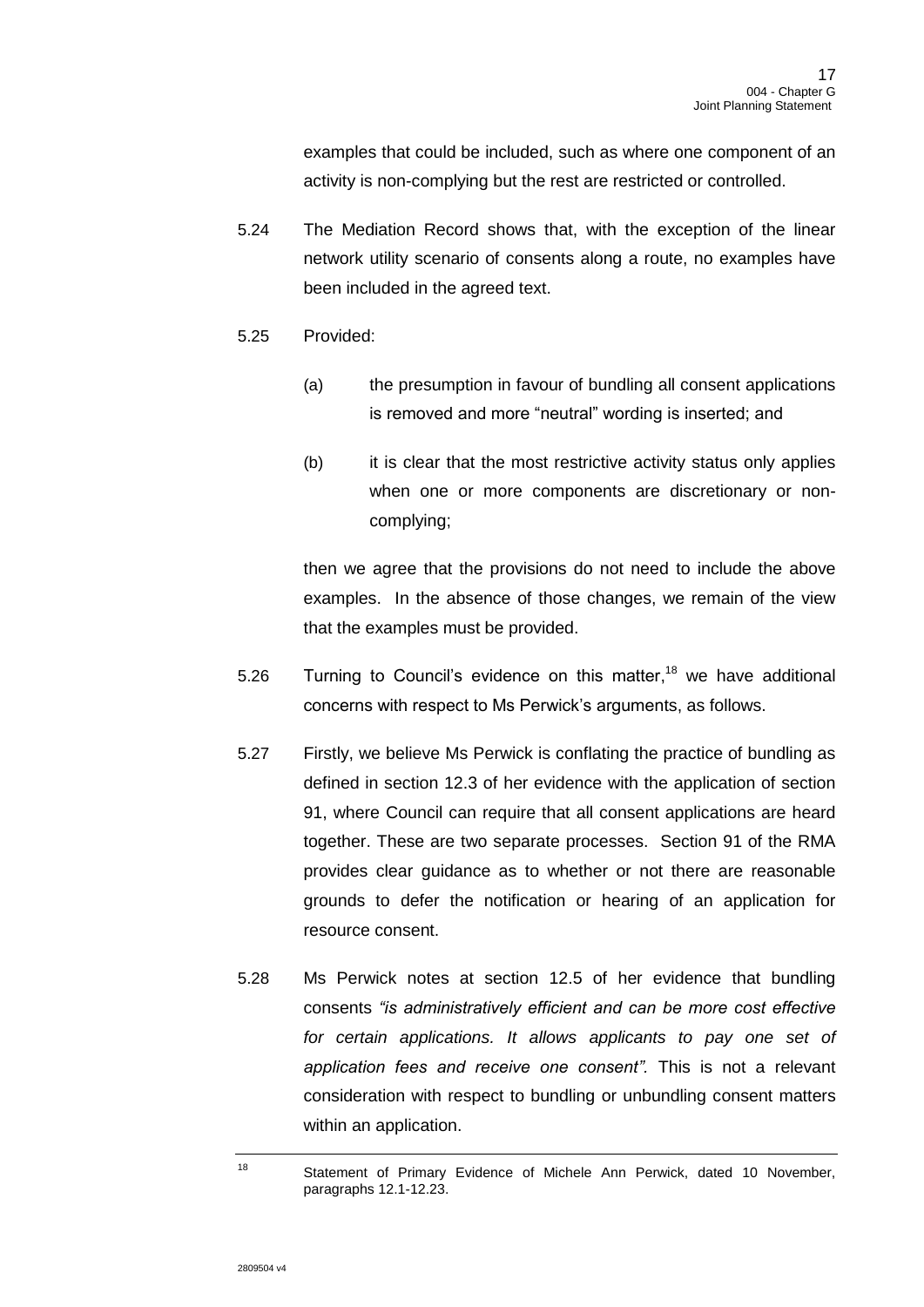- 5.29 Further, the process of bundling (as a general presumption favoured by Council) can lead to inefficiency, uncertainty and increased cost whereby those elements of a proposal that are uncontentious and warrant a lesser activity status can be "caught up" in the more onerous consent status required for one discrete, potentially non-complying, element of a proposal.
- 5.30 Considering the matters raised in Ms Perwick's evidence and those we have already discussed previously, we are of the opinion that changes are necessary to the text of G.1.4 in respect of bundling. We consider that the changes proposed within Annexure A of our evidence result in a clear explanation of how Council will consider whether or not to bundle, such that applicants can have a degree of certainty around the process and the way in which their applications will be assessed.

### *Bundling of regional and district consents*

- 5.31 The same clients as listed in paragraph [5.13](#page-13-0) above sought to amend G.1.4 "Applying for resource consent" to confirm that there will be no "bundling" between "district" consents and any necessary "regional" consents.
- 5.32 At paragraph 12.16 of her evidence, Ms Perwick raises uncertainty over whether the Council considers that unbundling of regional and district consent matters will usually be acceptable. This is concerning as we consider regional and district consent matters to be a good example of when bundling should not occur for the fact that the effects arising from such consent matters are typically discrete and independent of each other. Ms Perwick does go on to state, at paragraph 12.17 of her evidence, that consideration of unbundling regional and district consent matters should *"ultimately be subject to the same test".* We agree with this proposition, but consider that instead of being neutral the presumption should be towards unbundling these matters.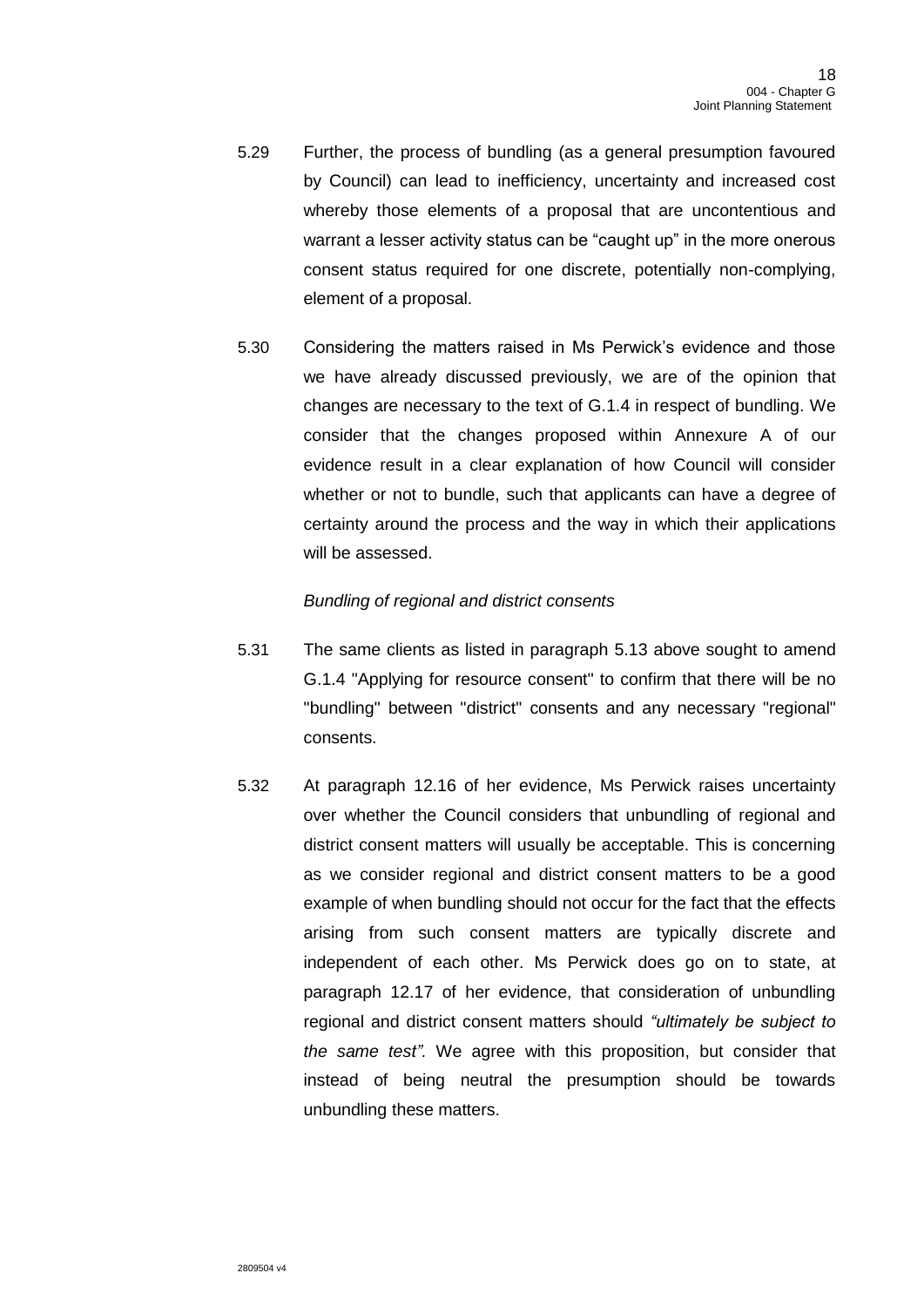- 5.33 Where an application for resource consent contains a discretionary or non-complying activity element, applicants and the Council should examine the actual and potential effects of the various activities that are being applied for (including the distinction between any "district" and "regional" consents), and establish whether or not they are inextricably linked in respect of the nature of the consents and the relationship of the effects of the respective activities for which consent is sought for, such that they should be "bundled" together for consideration.
- 5.34 In undertaking such an analysis, should there be no overlap or consequential flow-on effects between the various "district" and "regional" consents that are being applied for; and should the need to obtain one consent be unrelated to the need to obtain another, then it is unnecessary to require the consents to be "bundled" together. For example, the siting and design of a building (s.9 RMA) is unlikely to change in any appreciable way as a consequence of requiring a stormwater discharge permit (s.15 RMA), as matters pertaining to stormwater effects are typically dealt with by way of engineering solutions that do not implicate building design.

### *Certificates of Compliance*

- <span id="page-18-0"></span>5.35 A related issue is the Council's suggestion, as discussed in paragraphs 12.20 - 12.23 of Ms Perwick's evidence, that all permitted components of an activity also default to the most restrictive activity status with no ability to obtain a certificate of compliance for the permitted components.
- <span id="page-18-1"></span>5.36 For the same reasons discussed above, we disagree with this approach. It should be open to an applicant to obtain a certificate of compliance under the district land use rules, for example, when only regional land use or discharge consents are required. It defeats the purpose of, and approach in, many of the zones if consent is required for an entire development as a discretionary activity due to one regional discharge rule.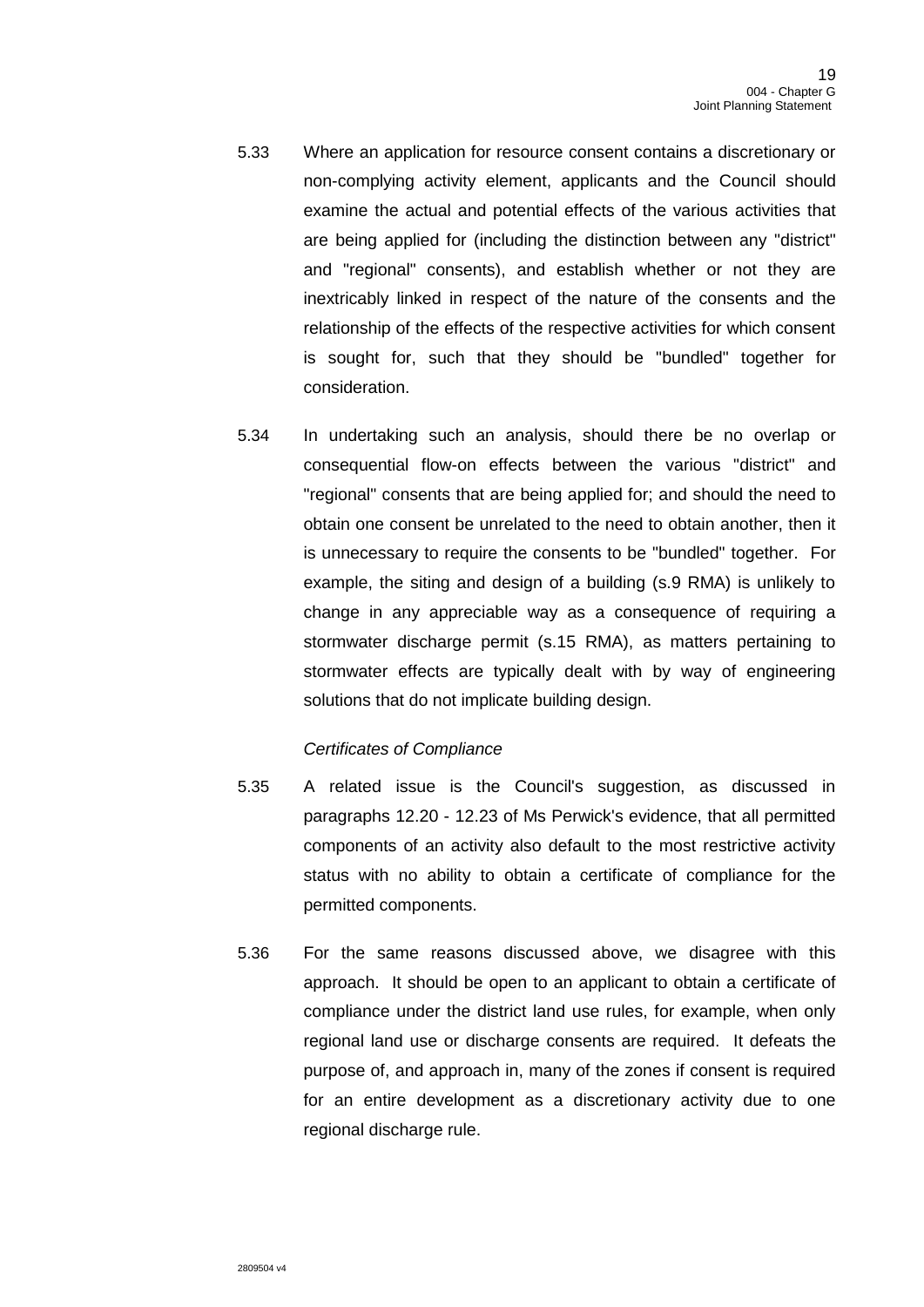### *Proposed amendments*

5.37 Having regard to all of the above matters, we propose the following amendments to the notified version of G.1.4 to address the relief:

> Where the proposal involves several activities with different types of consent classification that are inextricably linked, the council will generally bundle all activities and apply the most restrictive activity status.

> Where the proposal involves discretionary or non-complying activity consent(s), the council will assess the actual or potential effects of the resource consents that are being applied for, and make a determination as to whether or not it is appropriate in the circumstances to "bundle" the consent requirements, and assess the proposal as a single application with the most restrictive activity status.

> In considering whether or not it is appropriate to "bundle" the resource consents together, the council shall consider whether the consents relate to activities that are inextricably linked and whether they would generate environmental effects that overlap, impact or have cumulative effects on each other.

> Where a proposed linear network utility triggers a requirement for resource consent only in certain locations along the proposed route, or triggers resource consent with a more restrictive activity status in certain locations along the proposed route, the application should be assessed in terms of the activity status applying to that location or locations and should not result in the more restrictive activity status applying in respect of the entire route.

> Where appropriate, Certificates of Compliance can also be obtained concurrently with resource consents to document that consents are not required under other parts of the Unitary Plan.

> In accordance with s.91 of the RMA, Council may determine not to proceed with the processing of the application if it considers on reasonable grounds that other resource consents are required in respect of the proposal, and that it is appropriate, for the purposes of better understanding the nature of the proposal, that applications for any one or more of those resource consents be made before proceeding further.

#### **Assessment criteria**

5.38 At mediation the parties all agreed to amend a paragraph under the heading "Matters for control or discretion and assessment criteria" as follows:

> Every development proposal is a response to a unique mix of requirements and circumstances. Sometimes, they are in competition. While each development should demonstrably satisfy will be assessed against all applicable criteria, the unique conditions of each location may mean some criteria are more important than others. Priority should be given to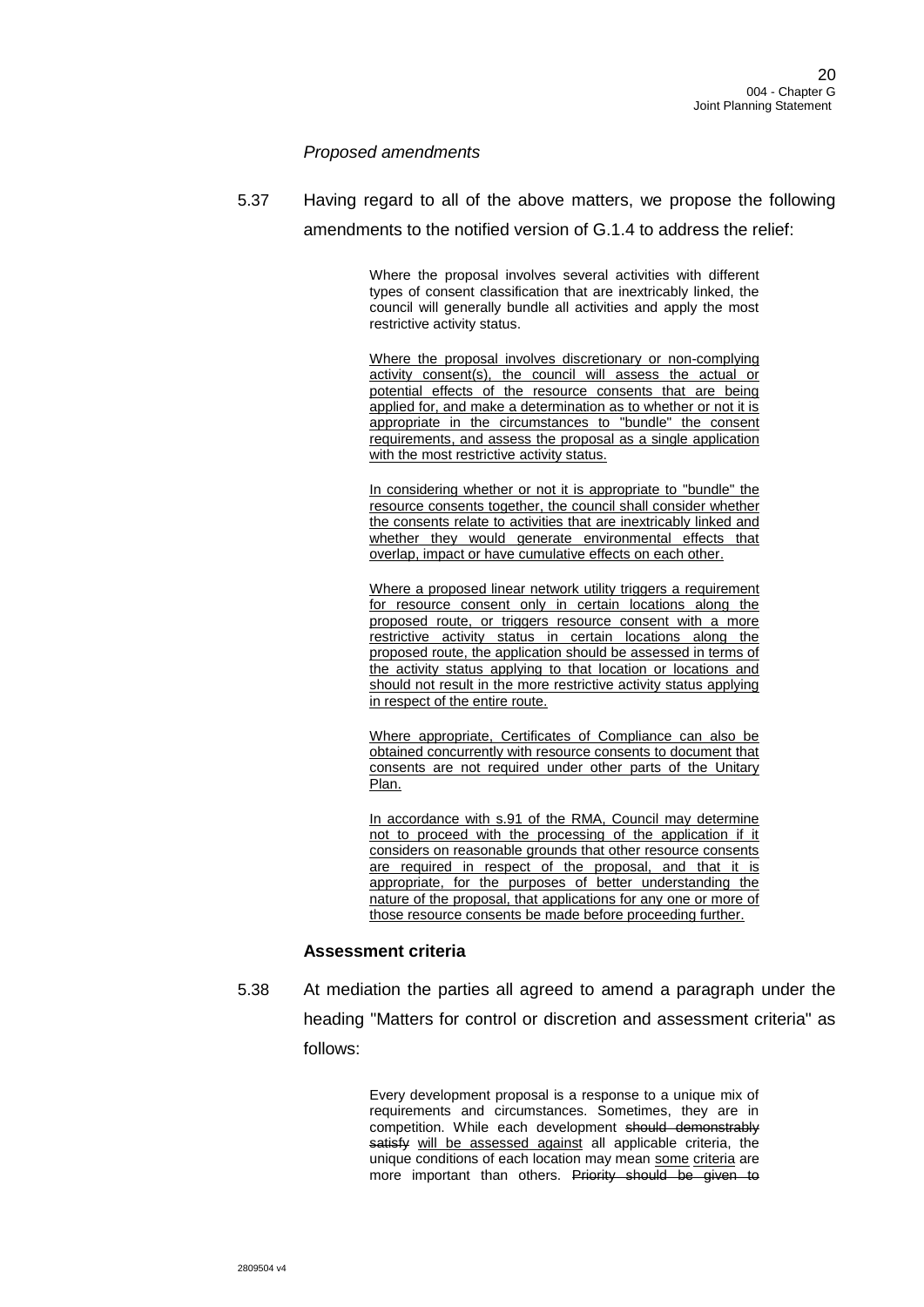satisfying those criteria that are most critical to the overall intentions of the listed criteria in an optimal way in each unique location.

- 5.39 These amendments have not been correctly reflected in the version recorded in paragraph 8.25 of Ms Perwick's evidence. The phrase "should satisfy" in her version needs to be replaced with "will be assessed against".
- 5.40 We consider the amendment as agreed at the mediation more appropriately recognises the role of assessment criteria.

### **Global / blanket resource consents**

- 5.41 This is an issue raised by the primary submission of AUOG (4185 358).
- 5.42 AUOG members operate throughout the region and many of their activities, including those for maintenance, are the same, irrespective of the zone or location of the work. In the past, AUOG members have sought global consents to allow them to undertake particular activities throughout a district (for example in relation to works on or around trees and when dealing with contaminated soil).
- 5.43 Similar global consent applications are with Auckland Council currently for processing or about to be lodged with Auckland Council to address infrastructure network activities triggering requirements under the Plan and undertaken throughout the region.
- 5.44 Individually the activities being triggered for resource consent under the Plan are quite minor in nature (e.g. minor earthworks when repairing and maintaining line networks). If required, individual resource consent applications sought across the region would amount to significant time, cost and duplication for little environment gain. A global or blanket resource consent application can address this in a timely and efficient manner
- 5.45 Ms Perwick discusses this resource consenting approach in section 13 of her primary evidence. Ms Perwick states that to date global consents have been processed and granted by Auckland Council and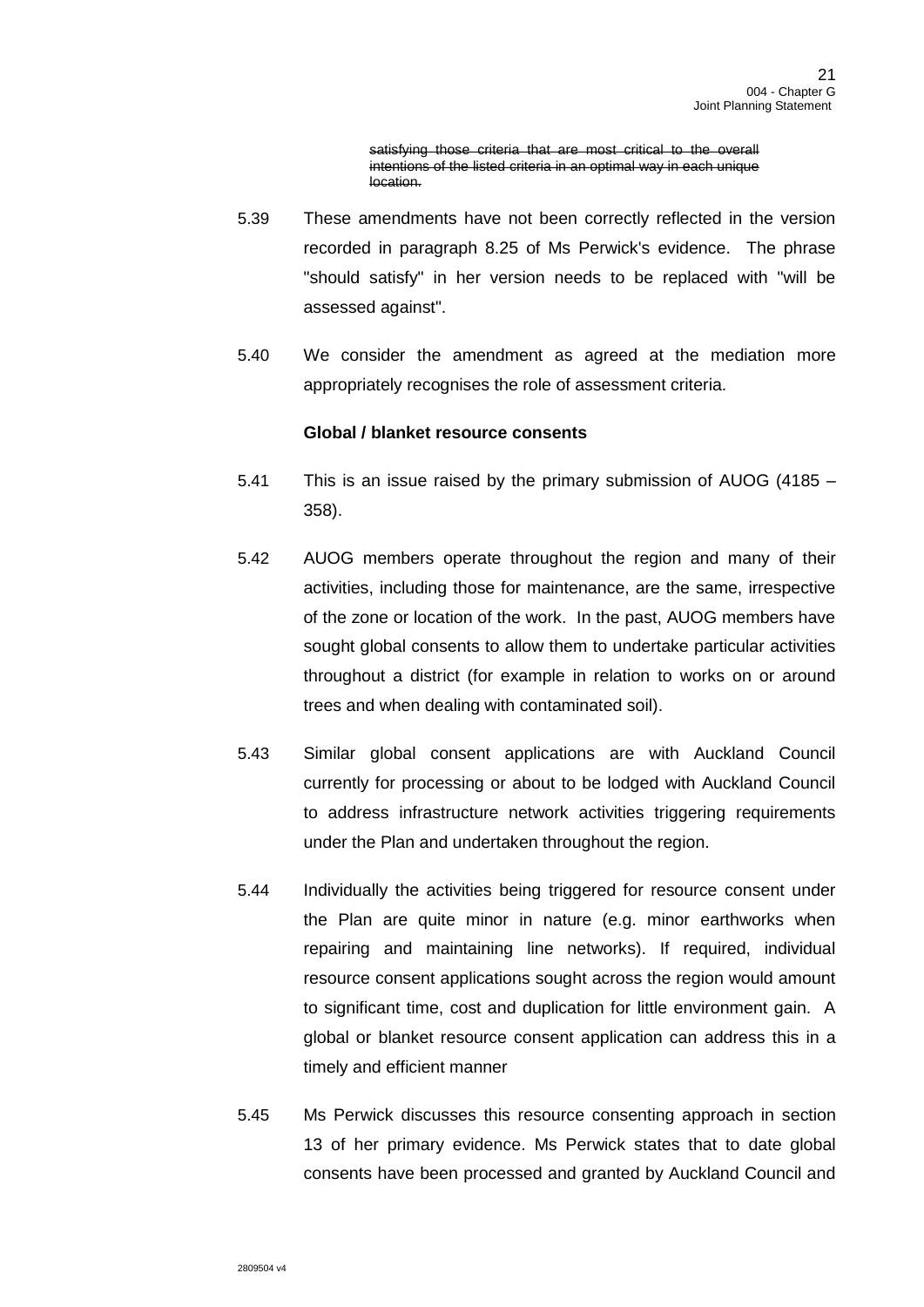are used in very few circumstances. As such, in her opinion that including a specific reference to this form of resource consent application would not add anything to Chapter G.

- 5.46 We are of the opinion that describing what a global consent is and when it might be used in Chapter G would add to the clarity and understanding of the resource consent process for network operators and the wider community. We consider it would be helpful to openly acknowledge the ability for applications to be structured across the region in this manner
- 5.47 One option could be to simply add a note under Table 1 of G1.4 to the effect that:

Note. Where similar activities can be shown to be undertaken over multiple sites throughout the region (such as the minor maintenance of networks including roading, electricity, telecommunication, water/wastewater and stormwater networks) a global or blanket resource consent application can be sought.

5.48 Our preference, however, would be to give the note more obvious treatment by adding it under a new heading after the section "Application across sites with multiple zones, overlays or precincts":

#### **Global or blanket resource consents**

Where similar activities can be shown to be undertaken over multiple sites throughout the region (such as the minor maintenance of networks including roading, electricity, telecommunication, water/wastewater and stormwater networks) a global or blanket resource consent application can be sought.

5.49 In our view this specific reference would add both clarity and certainty for those operating under the Plan and a necessary level of information for the wider community.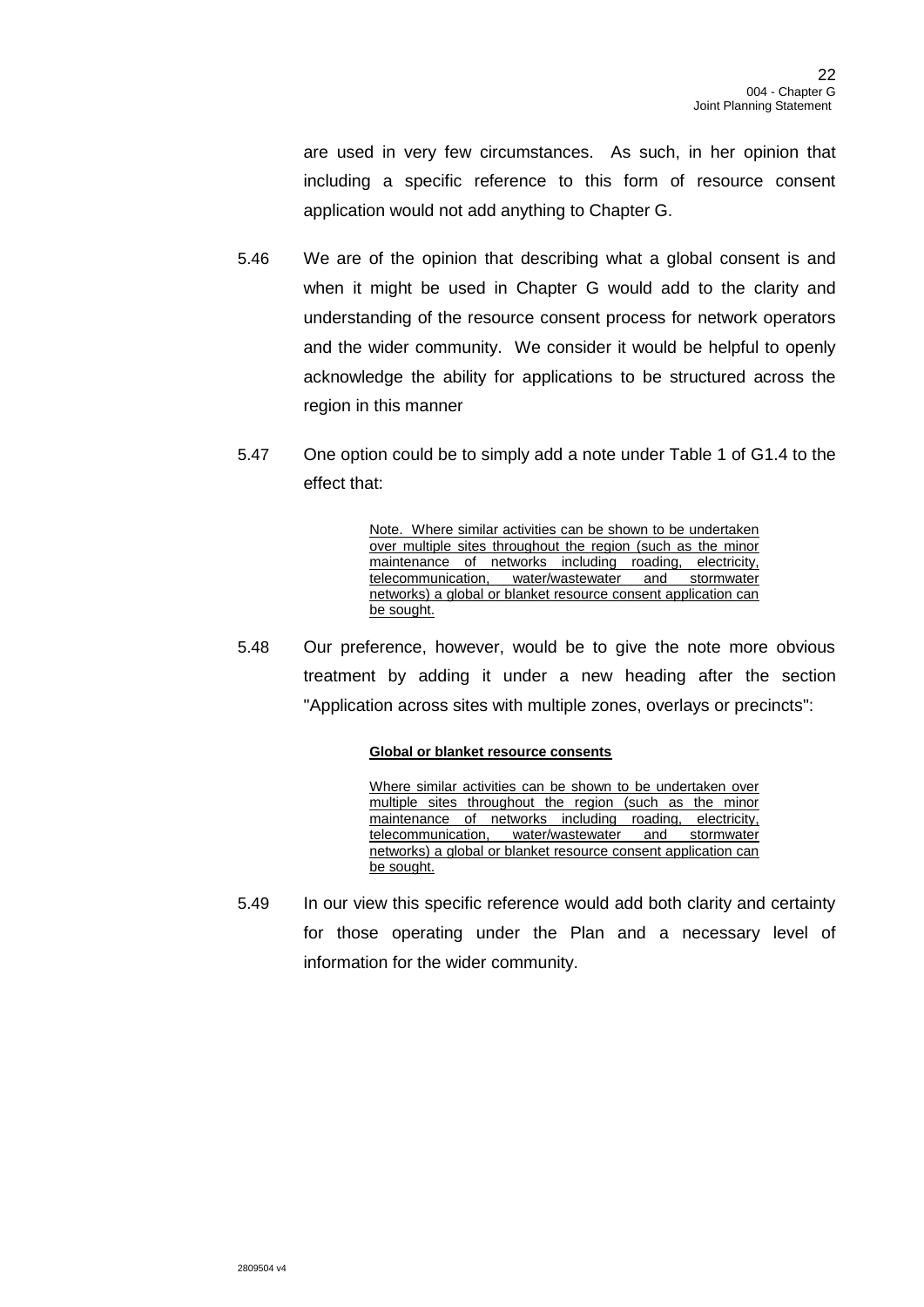### **The information requirements relocated from 2.7.1**

- 5.50 We agree with and support:
	- (a) the relocation of the former 2.7.1 to immediately following section 1.4; and
	- (b) all of the changes to the text of the former section 2.7.1 during mediation.
- 5.51 In particular, we strongly support the wording of the new clause 2 agreed at mediation, which reads:

This section is a guide for applicants as to the type of information that they may need to provide with their application for resource consent. **It is not a checklist of information that will necessarily be required**…

- 5.52 From a practical perspective, and drawing on our experience in preparing and lodging resource consents, we are of the opinion that these introductory statements are crucial to the implementation of this list. In short, clause 2 will ensure that G.2.7.1/G.1.4A is not used as a checklist of information to be required. Without it, we are of the opinion that Council planning officers could interpret the provision in the most prescriptive way. This approach would result in onerous and unnecessary information requirements, and subsequently increased costs and inefficiencies in processing.
- 5.53 To this end, we disagree with and do not support the changes sought by the Council in evidence, which seeks to remove the sentence *"it is not a checklist of information that will necessarily be required".*
- 5.54 Further, we disagree with and do not support the changes sought by the Council in evidence which delete the phrase *"and the matters to which Council has restricted its discretion"* from newly inserted clause 1*.* Where Council has restricted its discretion, it should be clearly stated that, as with assessment criteria, the information requirements must relate to and cannot exceed that discretion. In those circumstances where Council has not restricted its discretion, for example when considering discretionary or non-complying activities,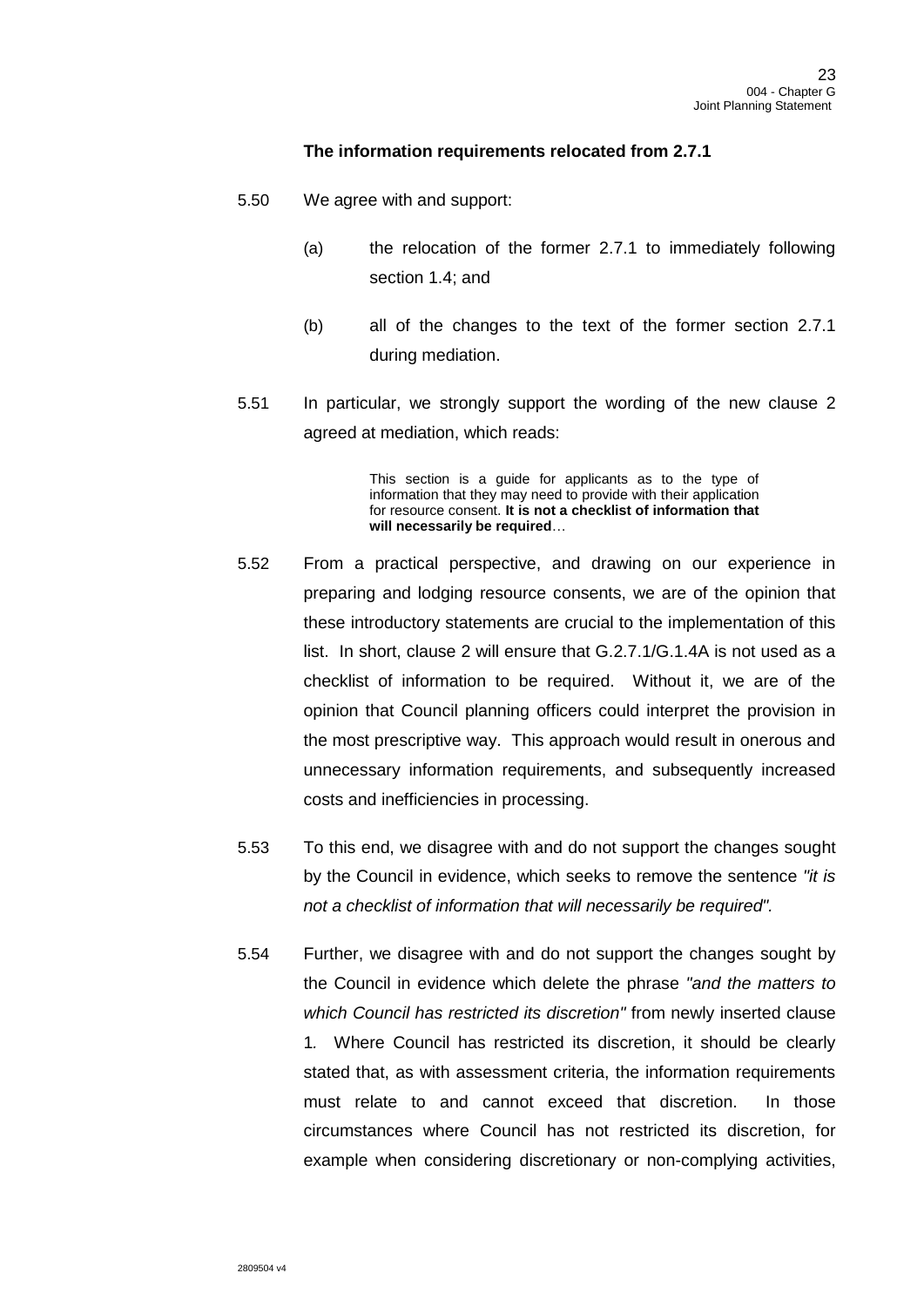then this sentence will not apply. Again this relates to managing costs and ensuring efficiencies in the consenting process.

5.55 Ms Perwick's evidence on this matter (section 18.1-18.5) does not alter our position above. In fact, we disagree with Ms Perwick as regards the assertion that the two sentences Council proposes to delete (referenced above) result in repetition and confusion. Rather, we consider that these sentences are required to ensure that G.1.4A is clearly and commonly interpreted by Council and applicants.

# **6. SECTIONS 1.5 - 1.10**

6.1 We agree with and support all of the changes made to sections 1.5 - 1.10 during the mediation process, and have no outstanding issues.

# **7. SECTION 2**

7.1 There are a number of outstanding issues in section 2, as discussed below.

## **Section 2.1 - Determining status of an activity**

- 7.2 We agree with and support the wording of Rule 2.1 as amended during the mediation process, which in our opinion now clarifies the way in which activity status is determined.
- 7.3 The proposed changes better explain the way in which the layers of the planning framework apply to a site, in terms of zone, precinct, Auckland-wide rules and overlays, where applicable.
- 7.4 We have no objection to the minor points of clarification made to rule G.2.1 by Council in its tracked changes version appended to Ms Perwick's evidence. We have raised with Council a few minor corrections that need to be made to the final text, which are set out in paragraph [2.1\(g\)](#page-7-0) above, and we understand are agreed.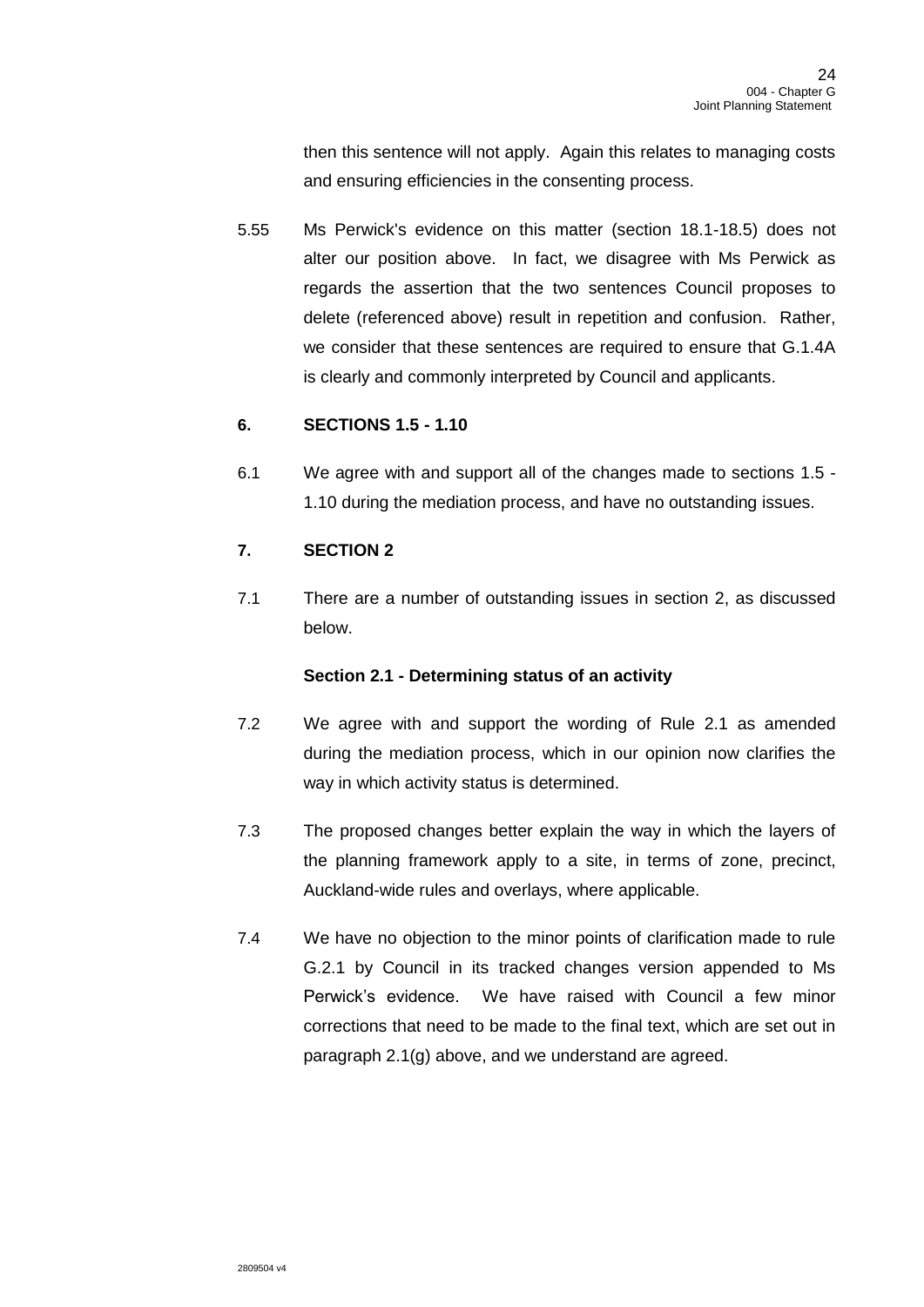### **Section 2.2 - Activities not provided for**

- 7.5 The following clients sought to amend the default activity status from non-complying, as proposed by Council, to discretionary:
	- (a) AIAL (5294-196),
	- (b) MOW (882-160)
	- (c) POAL (5137-516),
	- (d) Scentre (2968-335),
	- (e) Unitec (2742-70);
	- (f) ARC (3026-69)
	- (g) Stevenson (3682-141)
	- (h) Progressive (5723-192)
	- (i) Bunnings (6096-5)
	- (j) AUOG (4185-365, 2191-434, 2473-366, 2745-382, 4500-515, 8628-468)
	- (k) BARNZ (5128-71)
	- (l) St Cuthbert's et al (FS 2898, FS 2962, FS 2938, FS 3019 and FS 2952 in support of Telecom 2191-434)
	- 7.6 They all seek the following amendment to G.2.2 "Activities not provided for":

Any activity that is not specifically listed in the Unitary Plan as a permitted, controlled, restricted discretionary, discretionary non-complying or prohibited activity is a non-complying discretionary activity.

7.7 Section 87B of the RMA provides for a "default" discretionary activity status for activities that are not otherwise specifically provided for in the Plan with an alternate activity status, unless the Plan states otherwise.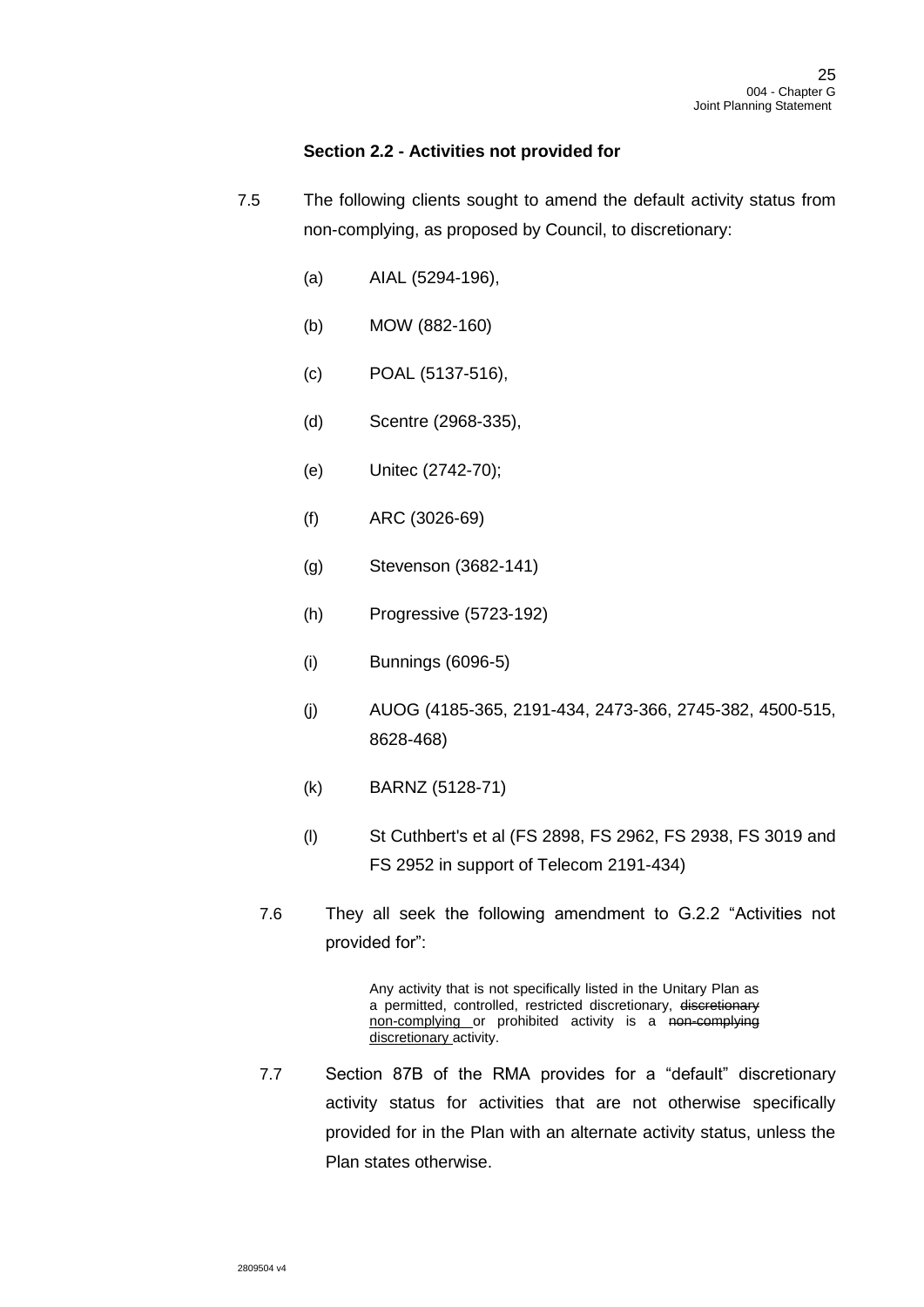- 7.8 We do not consider it appropriate to assume that every activity not otherwise listed in the respective activity tables contained throughout the Plan is discouraged and needs to be assessed more rigorously.
- 7.9 Such an approach is unnecessarily onerous, and does not readily enable the Plan to respond to the prospect of activities/developments not currently listed or identified, or which do not fit a particular activity classification (or definition), without progressing through the high threshold test of a non complying activity.
- 7.10 In her evidence on this topic (paragraph 15.2), Ms Perwick acknowledges that there is a divergence on how Plans nationwide either utilise the default position of the Act, or impose a non complying status, for activities not otherwise listed, and notes that all of the operative (legacy) Plans (except for Papakura and the Regional Plans) for the Auckland Council jurisdiction contain provisions which require non complying activity status.
- 7.11 With the exception of Rodney and the Hauraki Gulf Islands section of the Auckland Council Plan, these legacy Plans were all made operative or were well advanced through the decision making process prior to 2003 when section 77C (now section 87B) was introduced. It is not appropriate to continue the approach taken in most of the legacy plans, merely because that is the approach taken in the legacy plans, when the legislation has changed in the interim. On the contrary, the Proposed Plan heralds the era of a new approach, and it is appropriate to consider this matter more thoroughly.
- 7.12 The Plan is touted as an outcome led plan, intended to be a more strategic and outcomes focussed document that identifies areas and resources for use, development and protection. Against that, the Plan contains a sufficient and detailed policy framework to enable a robust analysis to be undertaken for an application for an activity not specifically provided for.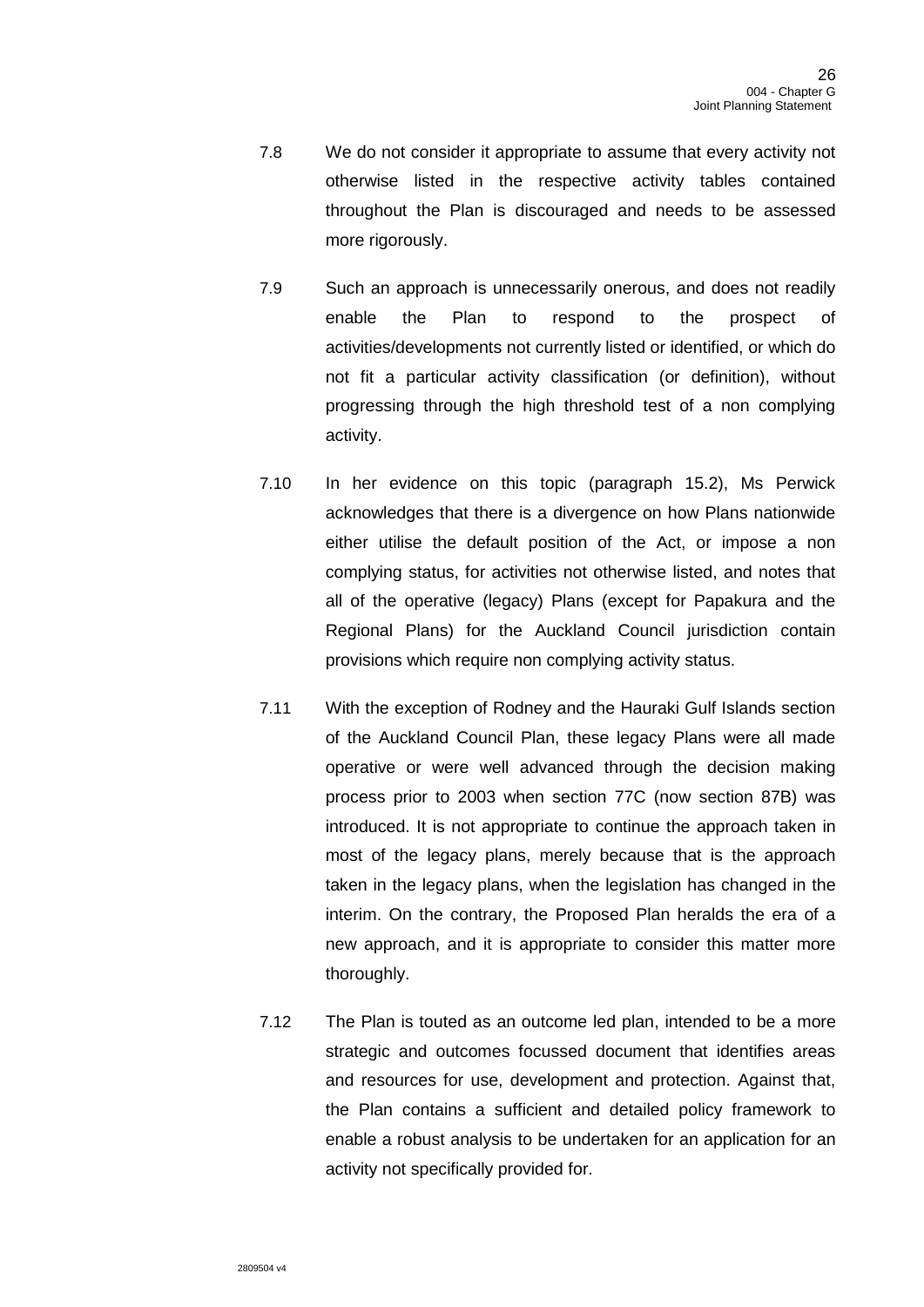- 7.13 A non complying activity status signals an intention to discourage, as opposed to encourage, enable or innovate, and a blanket non complying activity status for activities not listed in an activity table will not in our opinion align with the statement that Ms Perwick makes with regards to the activity status for rule infringements (para 16.3) . That is, a non-complying activity status does not 'align with the Plan principle of ensuring planning burden is relative to planning gain'.
- 7.14 Rather the planning burden of a non complying activity status, compared with a discretionary activity status (for an activity not otherwise listed) will act as a bar to flexibility, innovation, opportunity and development, and which in turn may prevent positive effects from occurring that would otherwise flow from a more enabling and flexible regime. This is reinforced by Ms Perwick's comments (15.3) that 'a non-complying activity status signals an intention to discourage activities that are unlikely, in the most but not all circumstances, to meet the relevant objectives and policies of the Plan'.
- 7.15 While that may be correct for those activities which are specifically classified, the concern is that such a position will similarly be taken for those that are not listed, ie that a negative approach will be the fall back position, assuming that such activities are inappropriate or possibility inconsistent with the Plan's objectives and policies. Yet there cannot (of necessity) have been any evaluation (under section 32 or otherwise) as to whether it is actually necessary or appropriate to regulate against the unlisted activity at all, let alone apply the most restrictive status under RMA on an assumption any such is likely to be at odds with the plan objectives and policies.
- 7.16 We do not agree that a "default" non-complying activity status is the most appropriate way to promote the sustainable management of natural and physical resources.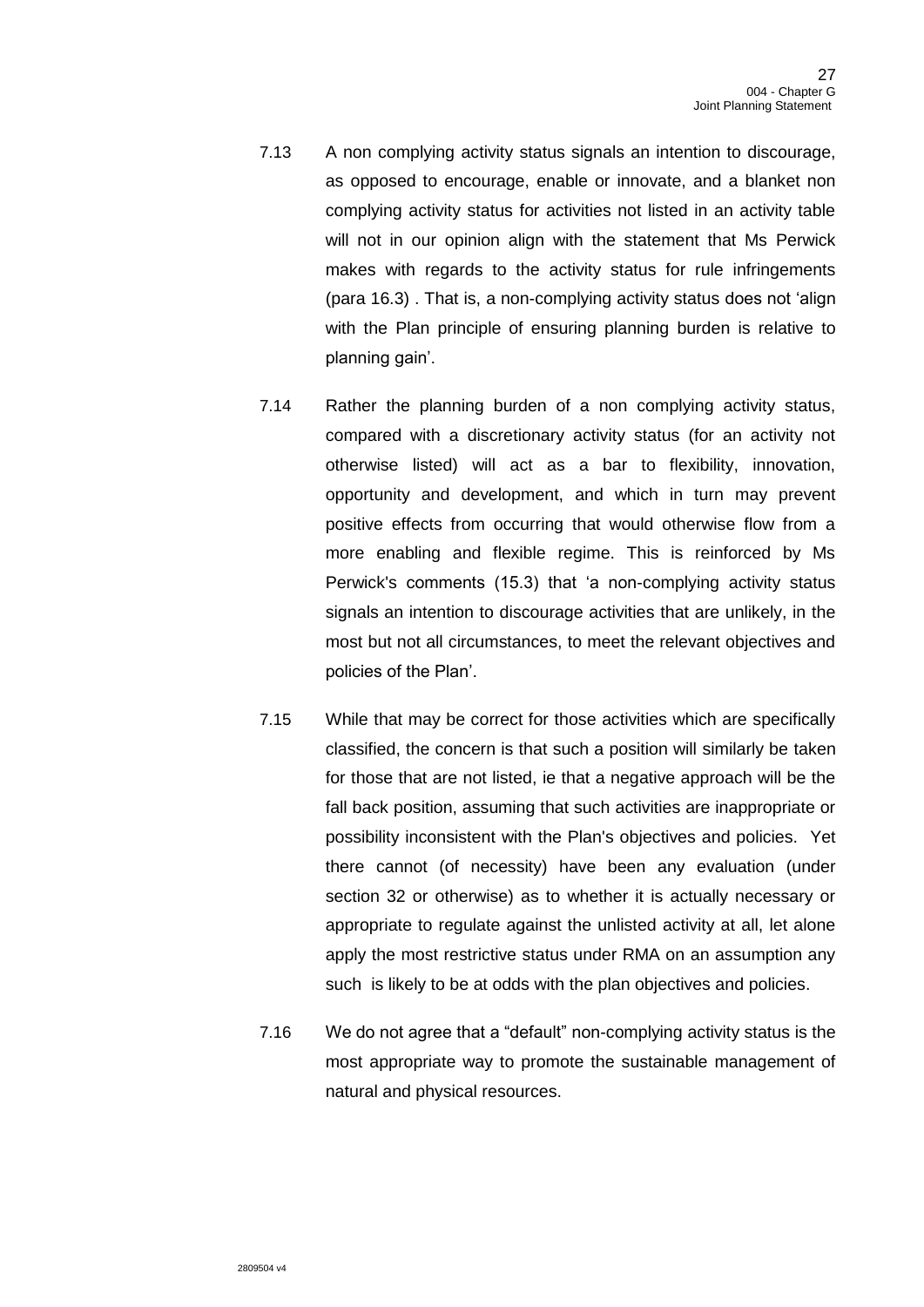- 7.17 A "default" discretionary activity status will be more enabling and encouraging of innovation to achieve the outcomes promoted by the Plan. The Plan can still provide for non-complying activities as a default in specific contexts (Plan chapters) where evaluation under section 32 suggests this is appropriate in light of the likely effects of the type of activities at stake in that more specific context. This more tailored approach would better reflect also the need to evaluate relevant benefits and costs of the default applied, than is achievable on a blanket Plan wide basis for what are (by definition), unknown activities and effects .
- 7.18 In her evidence, Ms Perwick acknowledges that there is merit to including appropriate, but as yet undefined, default statuses on a 'more individualised approach in the zones and Auckland wide rules', rather than a blanket approach across the Plan. In the absence of any thorough assessment of how that approach might be reflected in each activity table, in our opinion the Plan should favour the discretionary status (reflecting section 87B), unless there are specific circumstances which determine a contrary approach, rather than the contrary approach being assumed as the default on such a generic bass across the entire Plan. It is considered that this can be achieved by amending G.2.2 as follows:

Any activity that is not specifically listed in the Unitary Plan as a permitted, controlled, restricted discretionary, discretionary non-complying or prohibited activity is a non-complying discretionary activity, unless otherwise stated in the Unitary Plan

7.19 In this regard, it is acknowledged that there may be some circumstances within the Plan where it is appropriate for the default status to not apply, and for activities not listed in a particular situation to be classified as non complying, and this is a matter that can (and should) be addressed on a section by section basis.

### **Section 2.3 - Rule infringements**

7.20 This matter relates to Rule G2.3 which is a general, Auckland-wide rule that, under Clause 3 specifies the limits of discretion and, under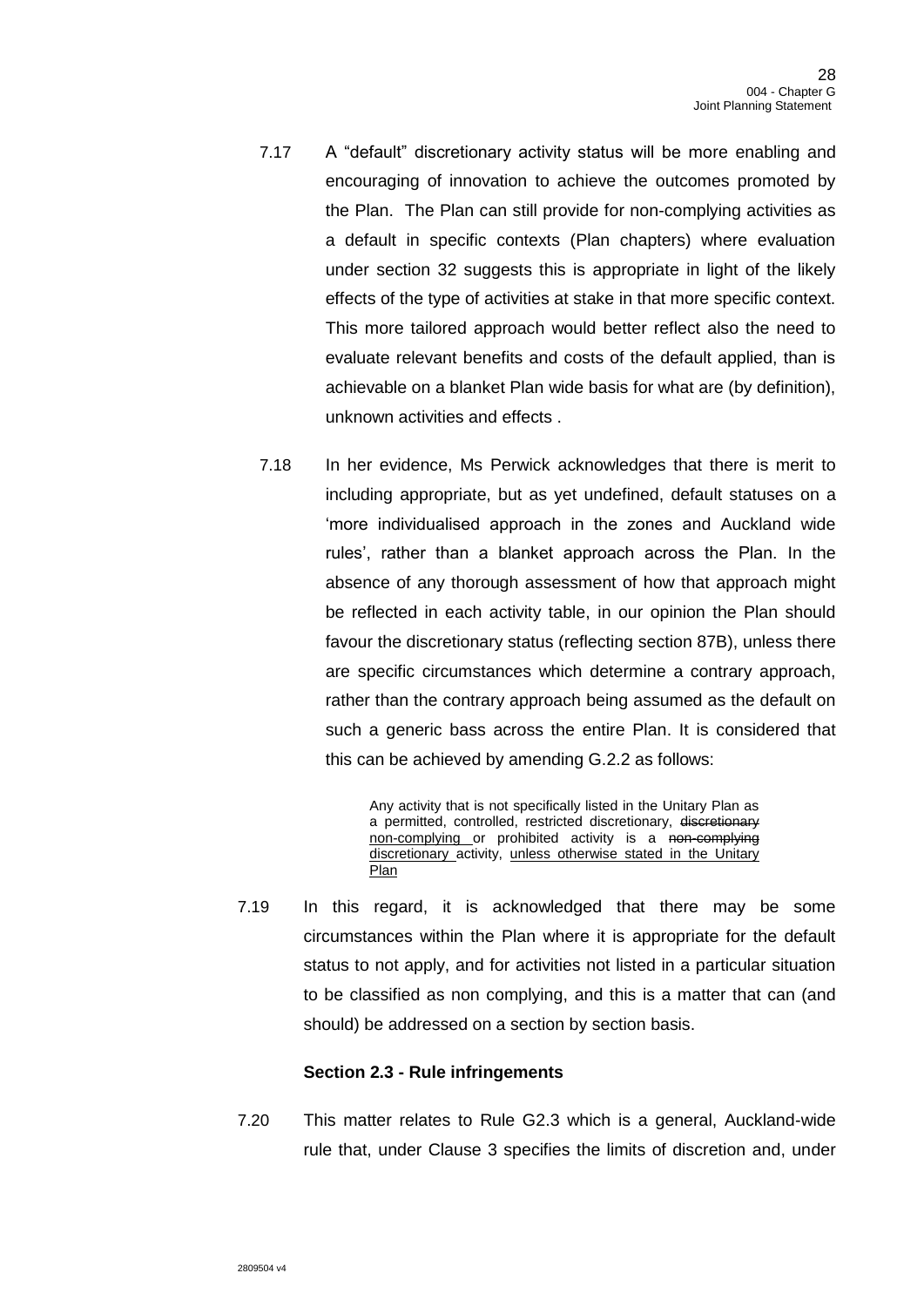Clause 4, lists assessment criteria in relation to applications for land use and development control infringements.

- 7.21 The following clients lodged submissions on these provisions:
	- (a) POAL (5137-517)
	- (b) Scentre (2968-337)
	- (c) Stevenson (3682-238)
	- (d) Progressive (5723-193)
	- (e) MOW (882-161)
	- (f) St Cuthbert's et al (5256-2, 5235-2, 5250-2, 5228-2, 5224-2, 5249-2, FS 2950 in support of 882-161 and 879-93)
	- (g) ARC (FS 978 in support of Fletcher Residential Limited 1731- 74)
	- (h) PACT (FS 978 in support of Fletcher Residential Limited 1731-74)
- 7.22 We agree with most of the changes to Rule G2.3 set out in Paragraph 16.20 of Ms Perwick's statement of evidence but seek express reference to positive effects in the matters for discretion under clause 3, a return to some of the wording agreed in mediation for clause 4, and some minor wording changes to provide more certainty and clarity.
- 7.23 The full version of Rule G2.3 sought by submitters is as follows:
	- 2.3 Control infringements for permitted, controlled and restricted discretionary activities
		- 1. All permitted, controlled and restricted discretionary activities must comply with the land use and development controls applying to the activity.
		- 2. A permitted, controlled or restricted discretionary activity that does not comply with one or more controls is a restricted discretionary activity unless otherwise stated in the Unitary Plan.
		- 3. For control infringements that are a restricted discretionary activity, the council will restrict its discretion to the following matters, in addition to any specific matters listed in the rules:
			- a. Site and/or development characteristics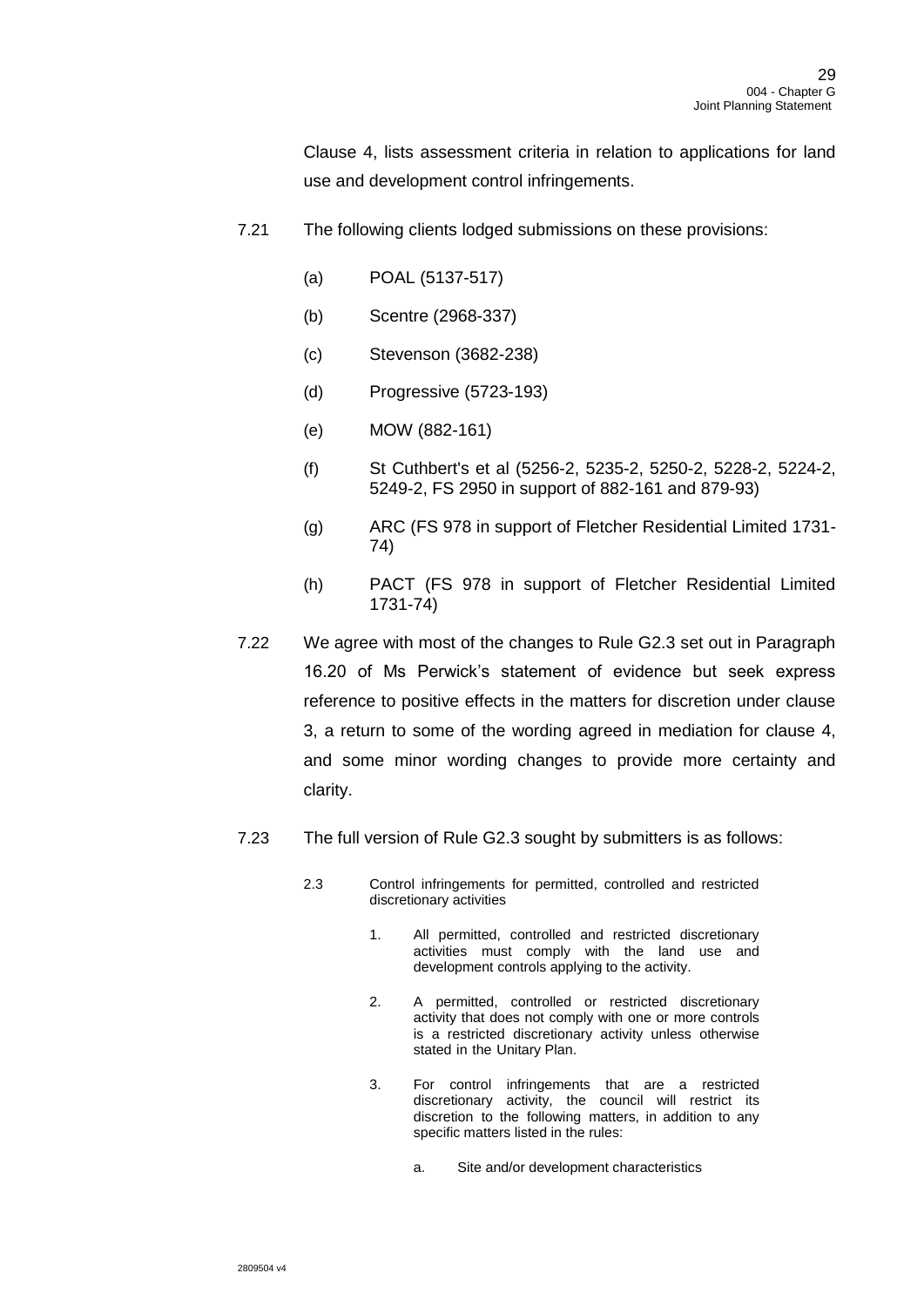- b. The purpose of the control
- c. Positive effects.

4. When assessing a restricted discretionary control infringement, the council's discretion shall be restricted to the following assessment criteria that apply the matters of discretion above, in addition to the relevant assessment criteria listed in the rules:

- a. Whether the site, location or type of the activity has any unusual features or particular characteristics that make compliance with the control unnecessary, such as:
	- i. unusual size, shape, topography, substratum, soil type, vegetation or natural hazard susceptibility.
	- ii. adverse topography or the unusual use or particular location of buildings on neighbouring sites.
- b. Whether
	- i. the outcome of the control infringement is consistent with the purpose of the control.
	- ii. granting consent to the control infringement will result in a similar or better outcome compared with a complying proposal; or
	- iii. the proposal will make a positive contribution to the site and/or neighbourhood, locality or environment or have positive effects for the same.
- 7.24 We note that the High Court has previously determined that it is appropriate to consider positive effects under Part 2 of the RMA when assessing and in particular approving, applications for restricted discretionary activities<sup>19</sup>.
- 7.25 The High Court also observed in that case that "generally, the use of restricted discretionary activities has been confined to relatively minor matters incidental to some principal activity (such as control of earthworks), relatively minor stand-alone activities, or the modification of standards". Rule G2.3 of the Plan addresses the latter situation. The Court went on to note that "the vast majority of these activities are likely to arise in the urban environment where Part 2 matters are less frequently engaged".

<sup>19</sup> *Auckland City Council v John Woolley Trust* [2008] NZRMA 260.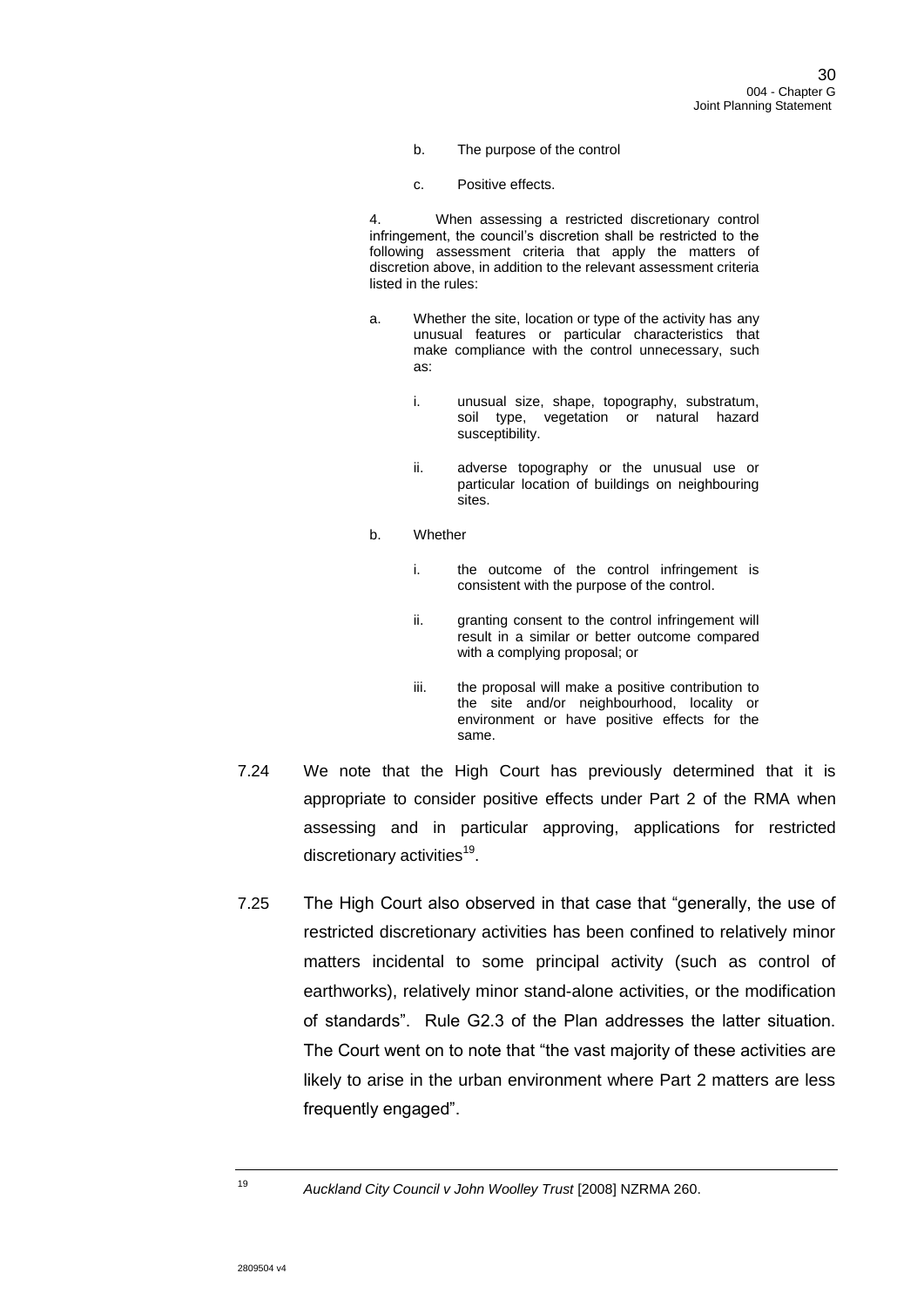- 7.26 The Court also observed that the "present case would have been unlikely to have caused difficulties if the council had specified the broader range of considerations" in its District Plan.
- 7.27 It is our understanding that the 2009 amendments to the Act have since clarified the relationship between Part 2 and consideration of applications where Council's discretion is restricted. In particular, Part 2 now cannot be employed to expand the range of relevant matters listed in the plan. This highlights the desirability of ensuring that plans provide in a clear and unambiguous way for an appropriate range of matters to be considered when assessing restricted discretionary activities and, importantly, for the consideration of desirable positive effects to be enabled at this District Plan level.
- 7.28 The Council position set out in Ms Perwick's evidence is that it is unnecessary to include "positive effects" in the matters for discretion applying to restricted discretionary control infringements under Clause 3 because "positive effects" falls within the scope of "site and development characteristics"<sup>20</sup>. Nevertheless Ms Perwick recommends inclusion of an advice note to "emphasise the need to consider both positive and adverse effects when considering control infringements"<sup>21</sup>. Helpfully, therefore, we and Ms Perwick are in agreement that it is important to be clear that positive effects must be considered in the assessment of control infringements. The issue in contention is how we do that.
- 7.29 In terms of the structure of Rule G2.3, it is our understanding that clause 3 sets out the broad matters for discretion, essentially in the form of headings, and that clause 4 provides the detail for those matters (i.e. the guidance to applicants and council officers as to how to apply those broad matters in practice). Given this structure, it is our opinion that all of the assessment criteria in clause 4 should clearly and unambiguously come under the "umbrella" of at least one of the matters identified in clause 3. They would otherwise potentially be

<sup>20</sup> Paragraph 16.12 of Ms Perwick's statement of evidence.

Paragraph 16.12 of Ms Perwick's statement of evidence.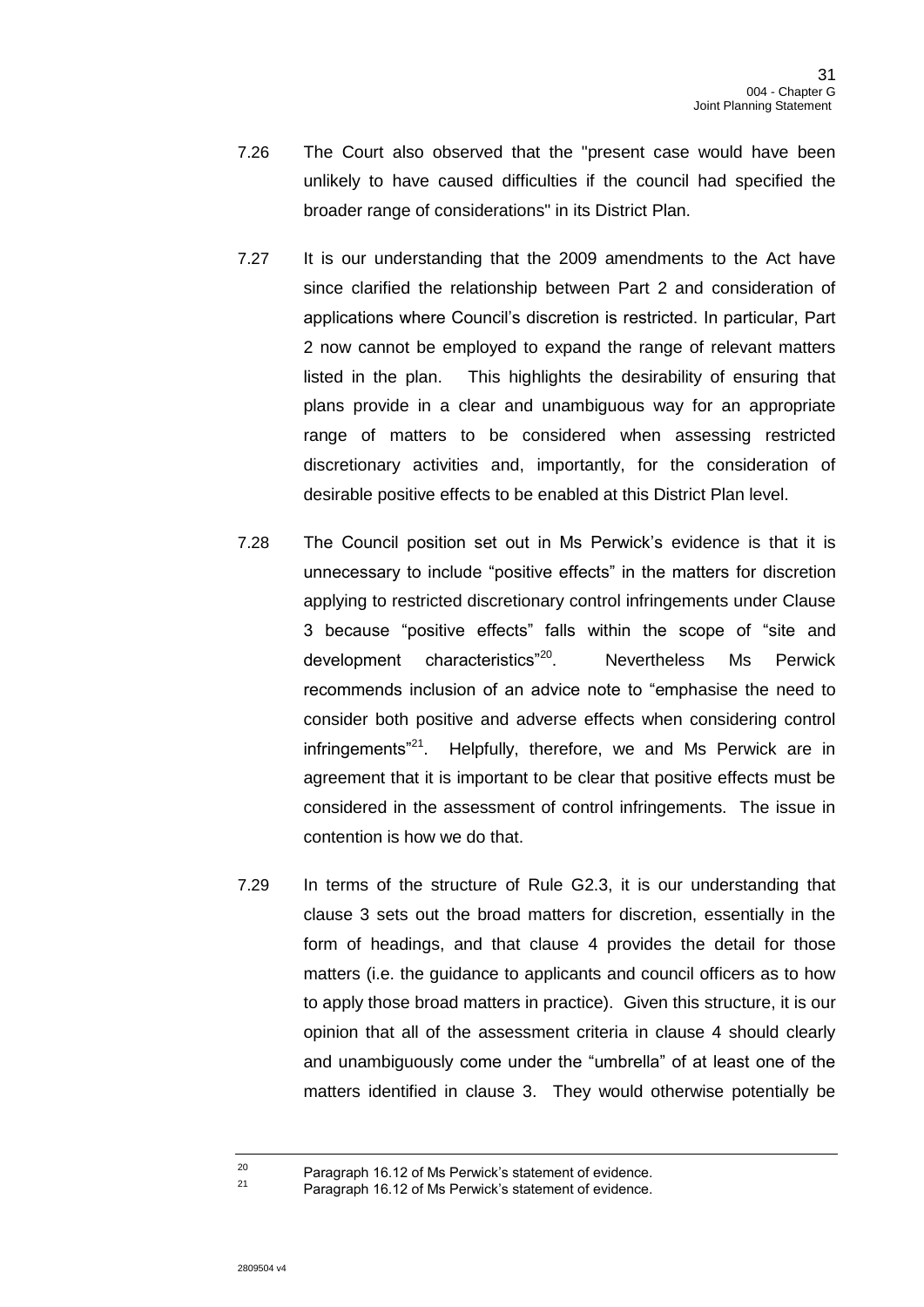seen to fall outside the "matters over which discretion is restricted" in terms of Section 87A of RMA, having regard to clause 3.

- 7.30 It is our opinion that the necessary degree of certainty is not currently achieved with clause 3 as proposed by Council. In particular, it is our assessment that the better outcomes / positive contributions / positive effects referred in clause 4 (whether one refers to the version proposed by Council or by us) do not clearly and unambiguously come within the ambit of the two matters for discretion proposed by Council for clause 3, and that a third matter for discretion needs to be added in order for that to occur.
- 7.31 As noted above, Ms Perwick has argued that "positive effects" fall within the ambit of "site and development characteristics" and therefore no change to clause 3 is required<sup>22</sup>. . We agree that the reference to site and development characteristics in clause 3 might provide an opening for the consideration of positive effects insofar as a control infringement might have positive effects in terms of the site and development characteristics or insofar as the combination of the control infringement and the site and development characteristics might give rise to some positive effects. However, it would be much clearer just to refer to positive effects. In addition, it is our opinion that the positive effects of some proposals may arise from the nature of the activity rather than the characteristics of the site within which the activity is proposed to be located or the characteristics of any "development" intended to house or facilitate the activity (indeed, some proposals requiring assessment under Rule G2.3 might not include any "development" at all). For example:

## *Example 1*

(a) A retailer might propose to locate within an existing commercial building within the Central Area zone, outside of the core retail area identified on map 2 of the Plan. If the floor area of the activity is between 1,000 $m^2$  and 5,000 $m^2$ , this would require a restricted discretionary activity resource

<sup>22</sup> Paragraph 16.12 of Ms Perwick's statement of evidence.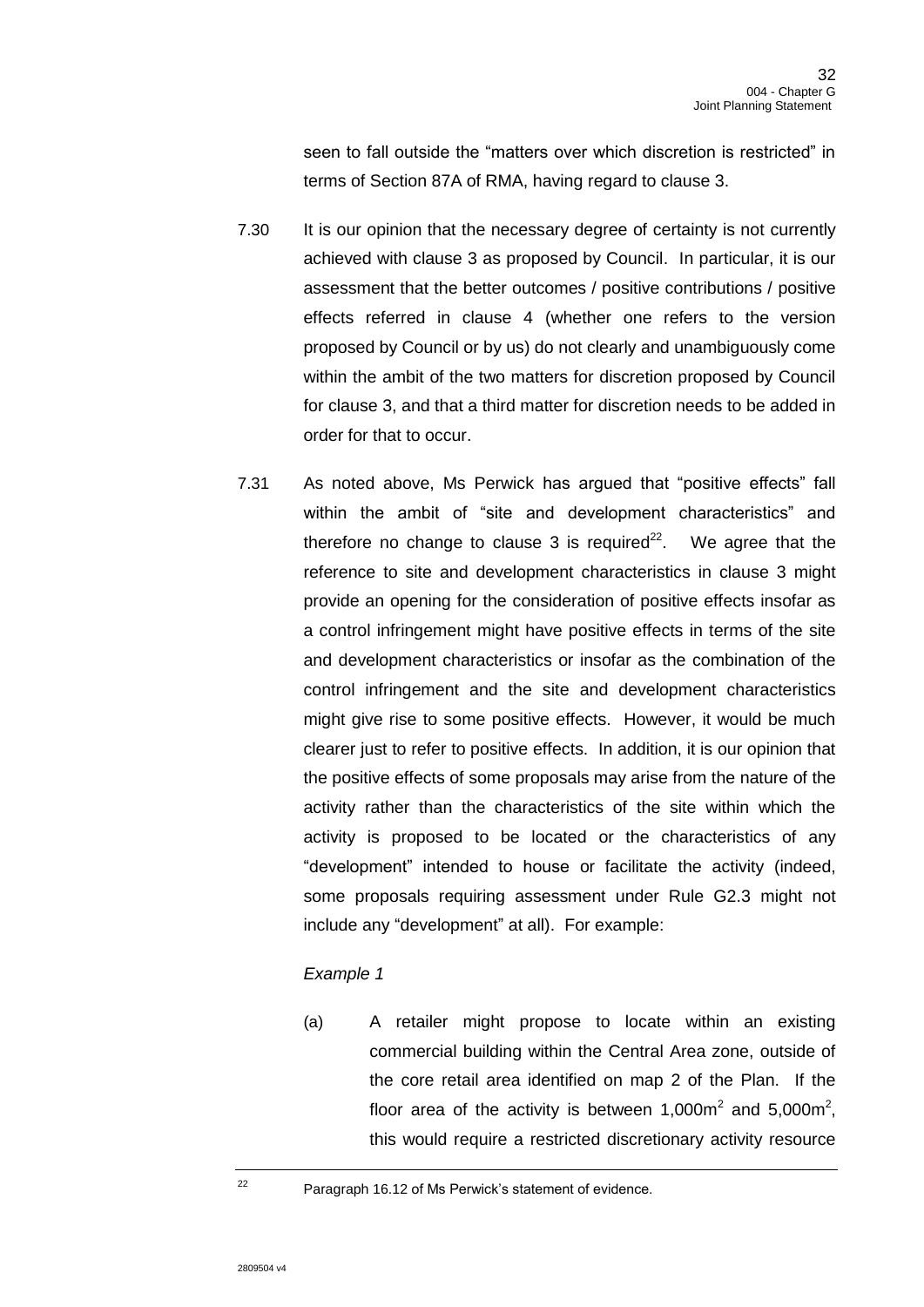consent under Rule I.4.3.1 of the Plan. Because this requires the modification of a Central Area zone land use control, the application would need to be assessed against the matters and criteria in Rule G2.3.

(b) The establishment of the retailer within this existing commercial building might be likely to have a number of positive effects in terms of revitalising the surrounding area, and it is our opinion that the retailer should be able to point to those positive effects when seeking resource consent to infringe this control, and that the Council should consider and, where appropriate rely on those positive effects when deciding whether to approve the application.

## *Example 2*

- (c) A childcare centre might propose to locate within an existing building in a business zone, within 30m of a residential zone. This would require a restricted discretionary activity resource consent under Rule I.3.3.1. Because this requires the modification of a Business zone land use control, the application would need to be assessed against the matters and criteria in Rule G2.3.
- (d) It is our opinion that the childcare centre provider should be able to point to the positive effects likely to arise from the establishment of the proposed activity, when seeking consent for the activity, and that the Council should consider those positive effects when deciding whether or not to grant consent.

## *Example 3*

(e) An emergency housing provider might need resource consent for an infringement of one of the development controls for the zone in which the emergency housing is (or is proposed to be) located, created by the need to modify an existing building or its surrounds (e.g. the fencing or impervious area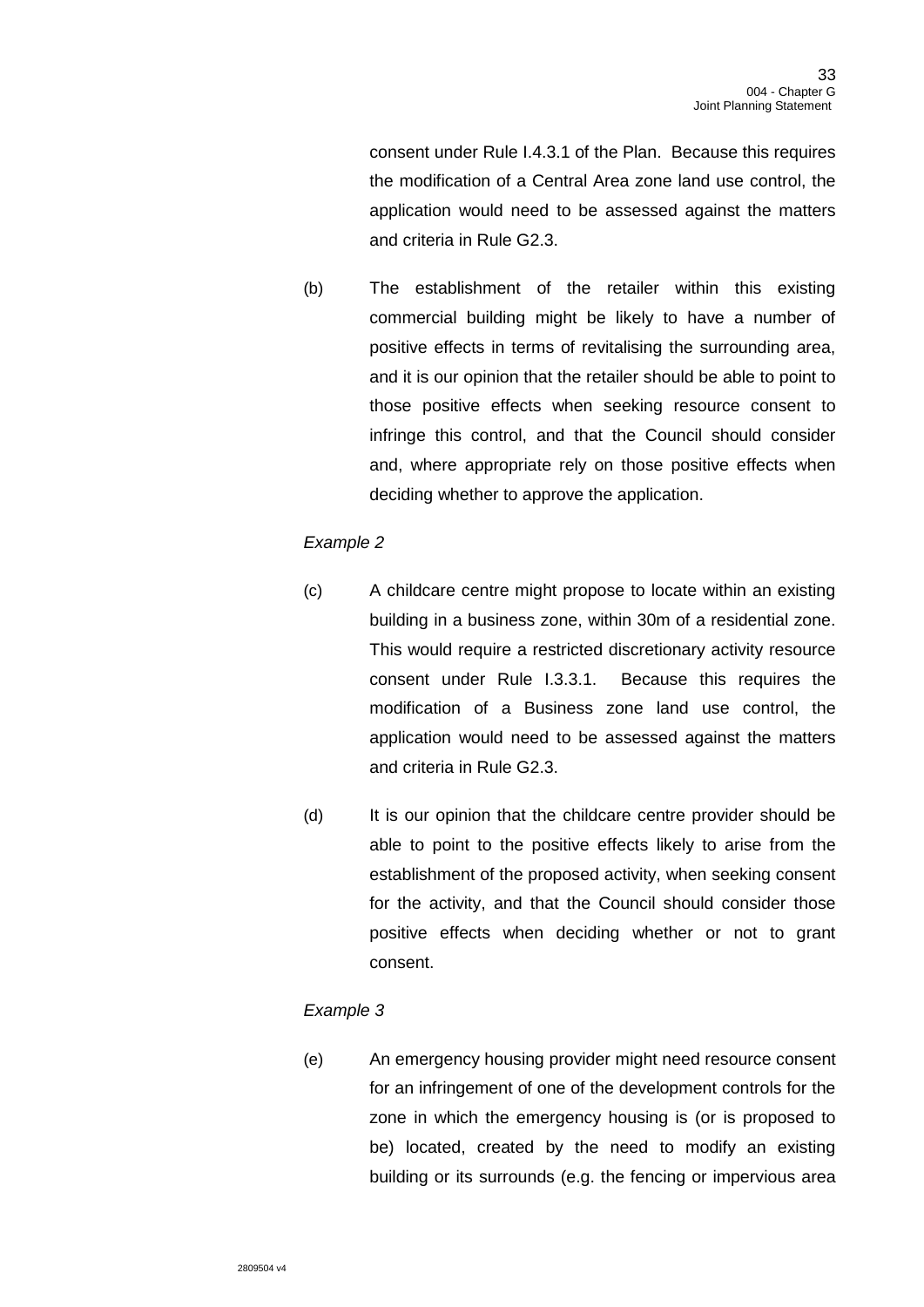controls). This infringement would need to be assessed under Rule G2.3.

- (f) It is our opinion that the emergency housing provider should be able to point to the positive effects of the emergency housing for the existing or intended residents and/or wider community when seeking consent for the development control infringement, given that the infringement is necessitated by the activity.
- 7.32 However, it is our opinion that the positive effects of the proposal in each of these examples arises from the nature of the activity rather than the characteristics of the site within which the activity is (or is proposed to be) located or any development (e.g. modification to the site surrounds) that might be required to facilitate the activity.
- 7.33 It is therefore our opinion that Ms Perwick's suggestion that positive effects fit within the ambit of "site and development characteristics" does not hold true with reference to these examples.
- 7.34 As a consequence of the above, and in light of the agreement amongst all of the parties who attended the mediation of Rule G2.3 that, in assessing applications under Rule G2.3, the Council should consider whether a better outcome will be achieved and whether the proposal will make a positive contribution to the site, neighbourhood, locality or environment, it is our opinion that reference to positive effects should be included in the matters for discretion in clause 3.
- 7.35 In summary, it is our opinion that:
	- (a) The matters for discretion for restricted discretionary activities, and the assessment criteria flowing from those matters, should provide for an appropriate range of matters to be considered when applications are assessed, including positive effects.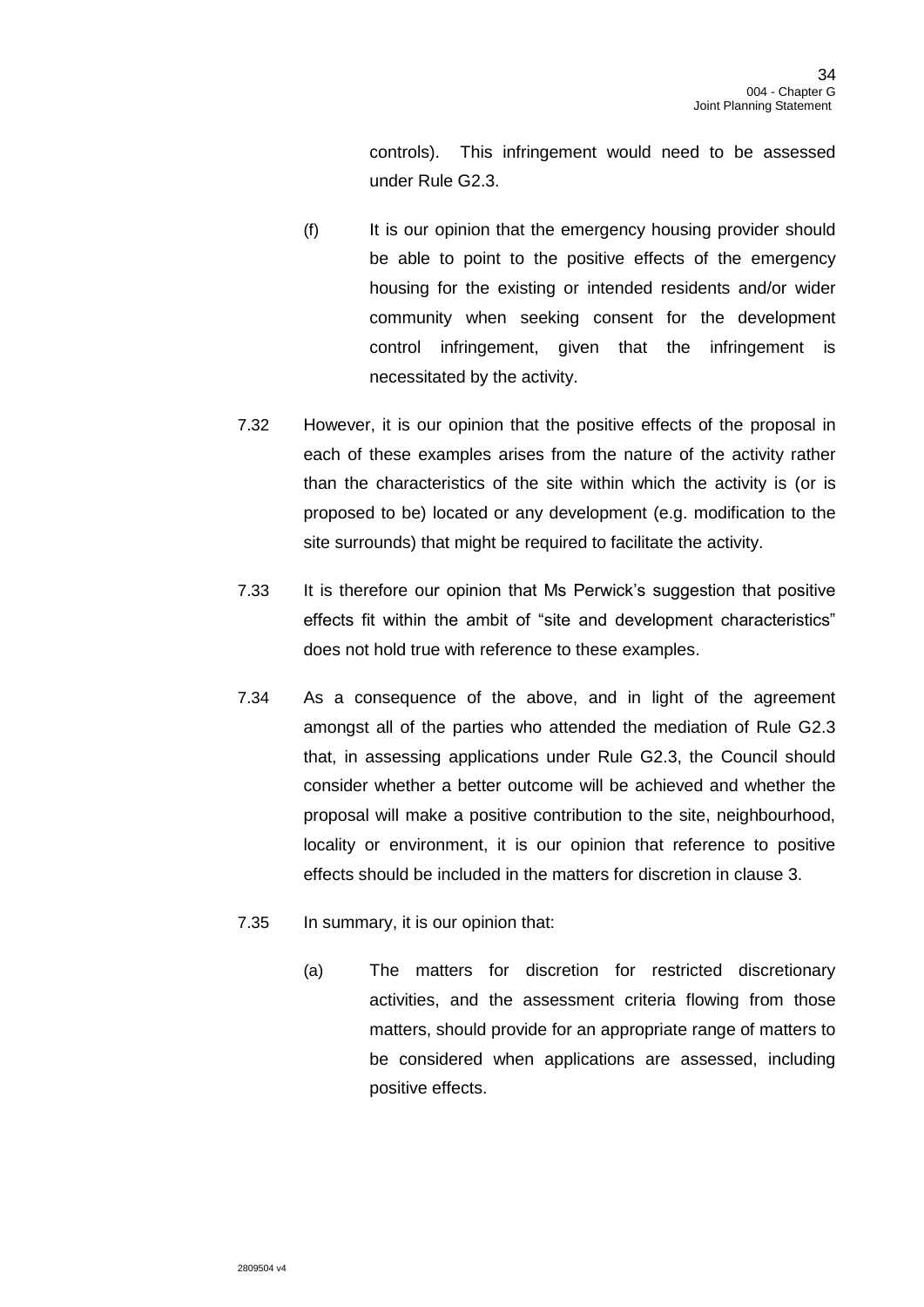- (b) The ability to consider positive effects should be clear and unambiguous (and not inferred from some other expression) so that there is no uncertainty for applicants or Council at the resource consent stage.
- (c) The most appropriate place to provide that clarity is within the rule itself, rather than within an advice note following the rule.
- 7.36 We also seek a number of minor amendments to clause 4 which we think will assist applicants and the Council at the resource consent stage. In particular, we think it would assist applicants and the Council to make it clear that:
	- (a) The Council will (not "may") assess control infringements against the specified assessment criteria;
	- (b) The Council's discretion is restricted to the assessment criteria identified in clause 4; and
	- (c) The criteria in clause 4 apply (rather than just relate to) the matters in clause 3.
- 7.37 These suggestions are captured in the following changes, which are shown via additions and deletions relative to clause 4 as recommended by Ms Perwick:

When assessing a restricted discretionary control infringement, the council may consider council's discretion shall be restricted to the following criteria as they relate to that apply the matters of discretion above, in addition to the assessment criteria listed in the relevant rules.

7.38 We seek the reinstatement of clause 4.b.i. as agreed in mediation, and do not support the re-wording of this clause recommended by Ms Perwick following mediation. In addition, we consider it is appropriate to keep clauses 4.b.i and 4.b.ii separate, as per the mediation version of clause 4. We do, however, seek minor amendments to the wording of clauses 4.b.ii and 4.b.iii. Most notably: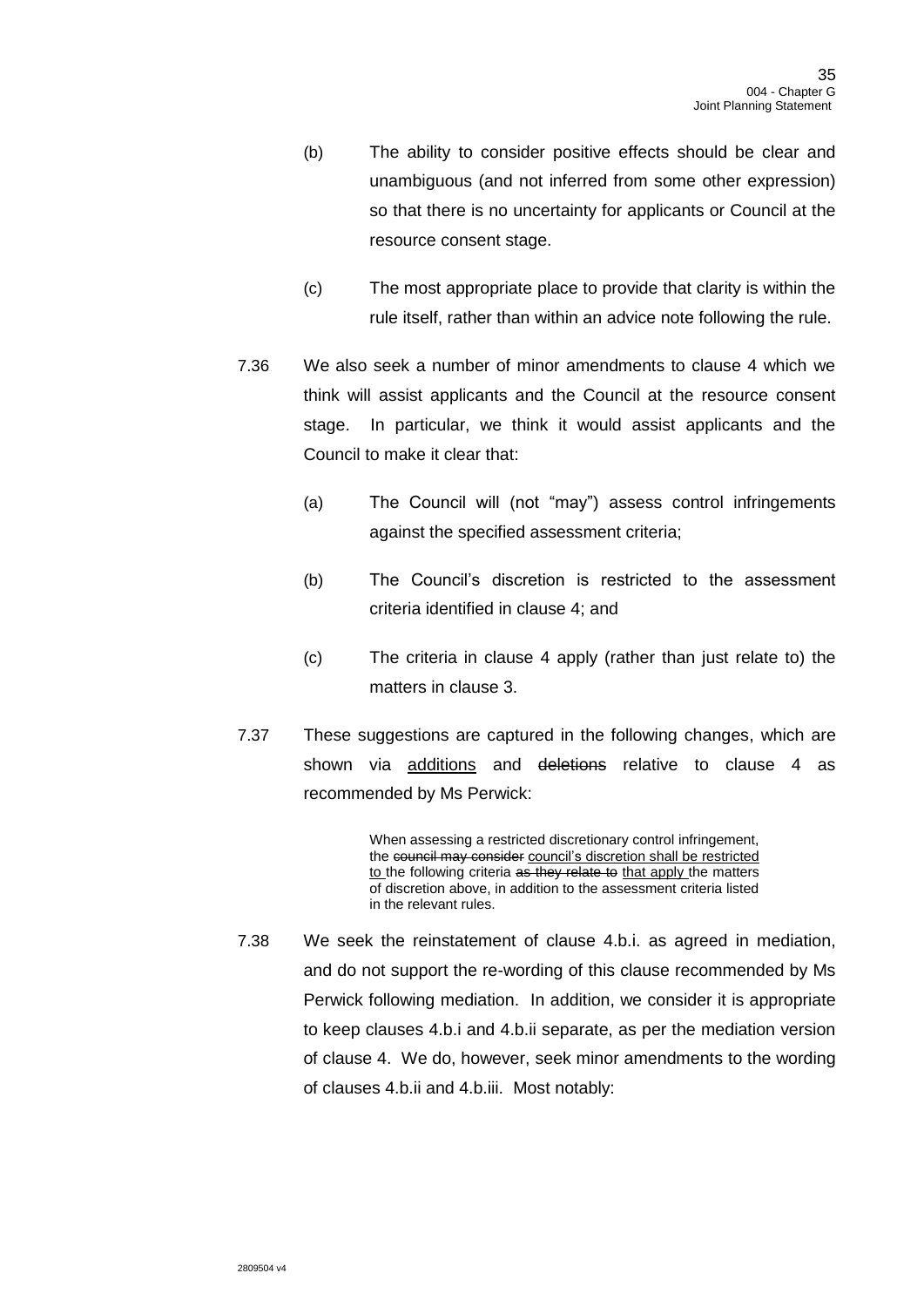(a) We are concerned that some Council officers might interpret clause 4.b.ii as requiring a better outcome in order to be approved. Our clients' submissions noted that:

> "It is helpful (i.e. a bonus) if an applicant can demonstrate that the non-compliant proposal achieves *"a better outcome … than a complying proposal"* but it is not appropriate for this rule to create an expectation that applicants **must** achieve a better outcome than a complying proposal (achieving a similar outcome should be sufficient, as the potentially affected party or resource is not significantly worse off than under a complying proposal)."<sup>23</sup>

Accordingly, we seek the addition of the words "similar or better…" to clause 4.b.ii.

- (b) Because the reference to "positive contribution" is a little unconventional for a resource management plan, we consider that it would be beneficial to include a reference to positive effects following that expression.
- 7.39 Our preferred text for clause 4.b is set out below. The changes are shown via additions and deletions relative to the text agreed in mediation:
	- b. Whether

i. the outcome of the control infringement is consistent with the purpose of the control;

|     | a better outcome is achieved than a complying     |
|-----|---------------------------------------------------|
| ١١. | proposal; or                                      |
| ij  | arapting consent to the control infringement will |

- ii granting consent to the control infringement will result in a similar or better outcome compared with a complying proposal; or
- iii. the proposal makes will make a positive contribution to the site and/or neighbourhood, locality or environment or have positive effects for the same.

## **Section 2.4 - Notification**

7.40 While not agreed by all at the mediation, we support the version proposed by Council for the reasons set out in Section 17 of the primary evidence of Ms Perwick.

<sup>23</sup> Bishop 5256-2, Adventist 5235-2, Marist 5250-2, St Kentigern 5228-2, Diocesan 5224-2, King's 5249-2.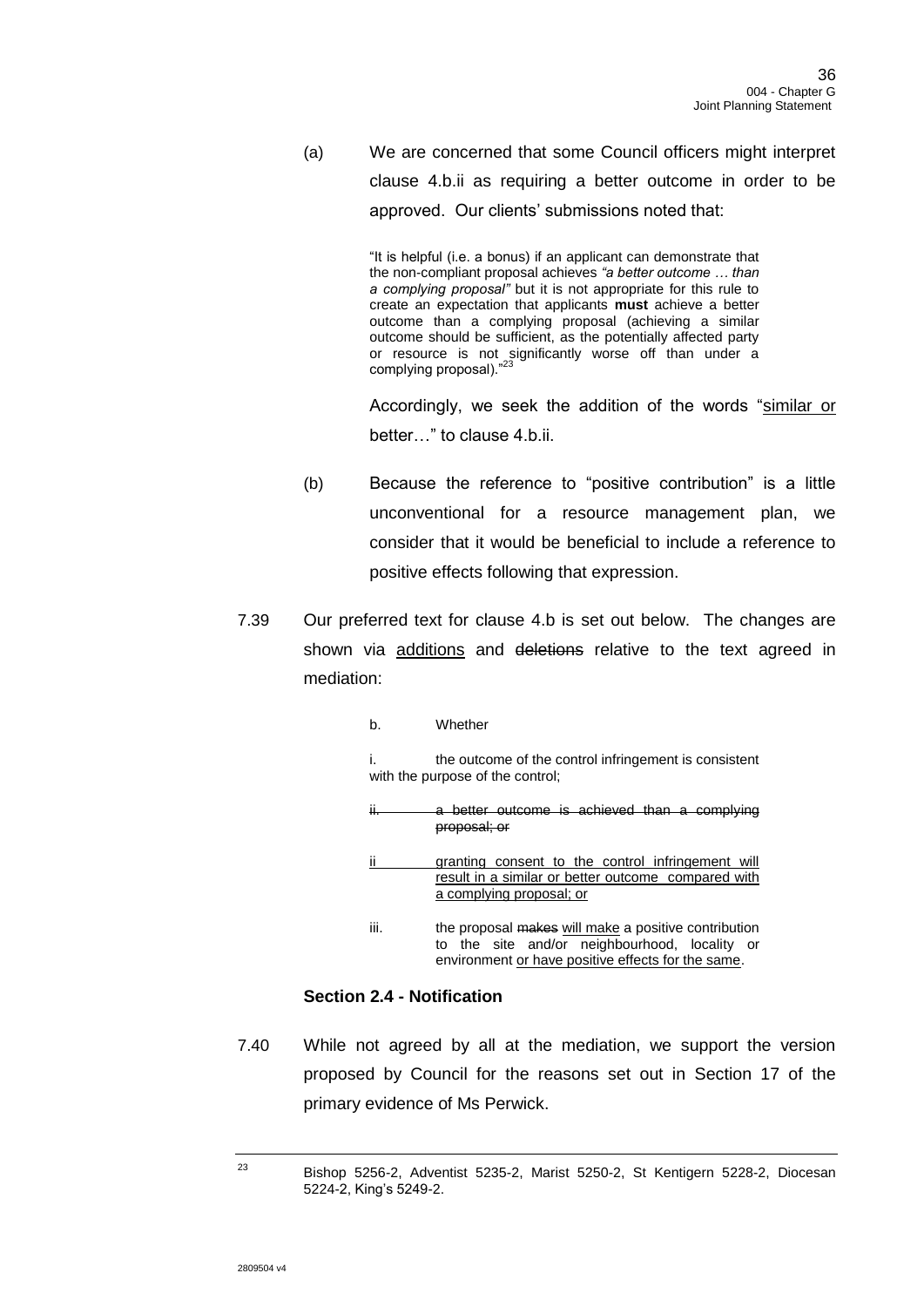## **Section 2.5 - Accidental Discovery Protocols**

7.41 This part of Chapter 4 does not form part of this topic, and is not addressed by this evidence.

### **Section 2.6 - Framework Plans**

- <span id="page-36-0"></span>7.42 The following clients sought to amend the framework plan provisions:
	- (a) AUOG (4185-372, 4185-373, 4185-374, 4185-384)
	- (b) AIAL (5294-192)
	- (c) Progressive (5723-196, 5723-198, 5723-199, 5723-200, 5723-201)
	- (d) Unitec (2742-75, 2742-79)
- 7.43 In summary, the parties which submitted on this matter agree with and support all of the changes made to section 2.6 during the mediation process and in discussions with the Council since, and have no outstanding issues.
- 7.44 The submissions filed:
	- (a) supported the framework plan approach in certain identified precincts as an important mechanism in the Unitary Plan to promote comprehensive integrated development of large blocks of greenfields and brownfields land;
	- (b) sought changes to the mechanisms of the framework plan provisions to bring a greater legal robustness to the provisions;
	- (c) supported framework plans being a voluntary mechanism;
	- (d) sought amendments to ensure the workability of framework plans in identified precincts for both greenfields development and brownfields development;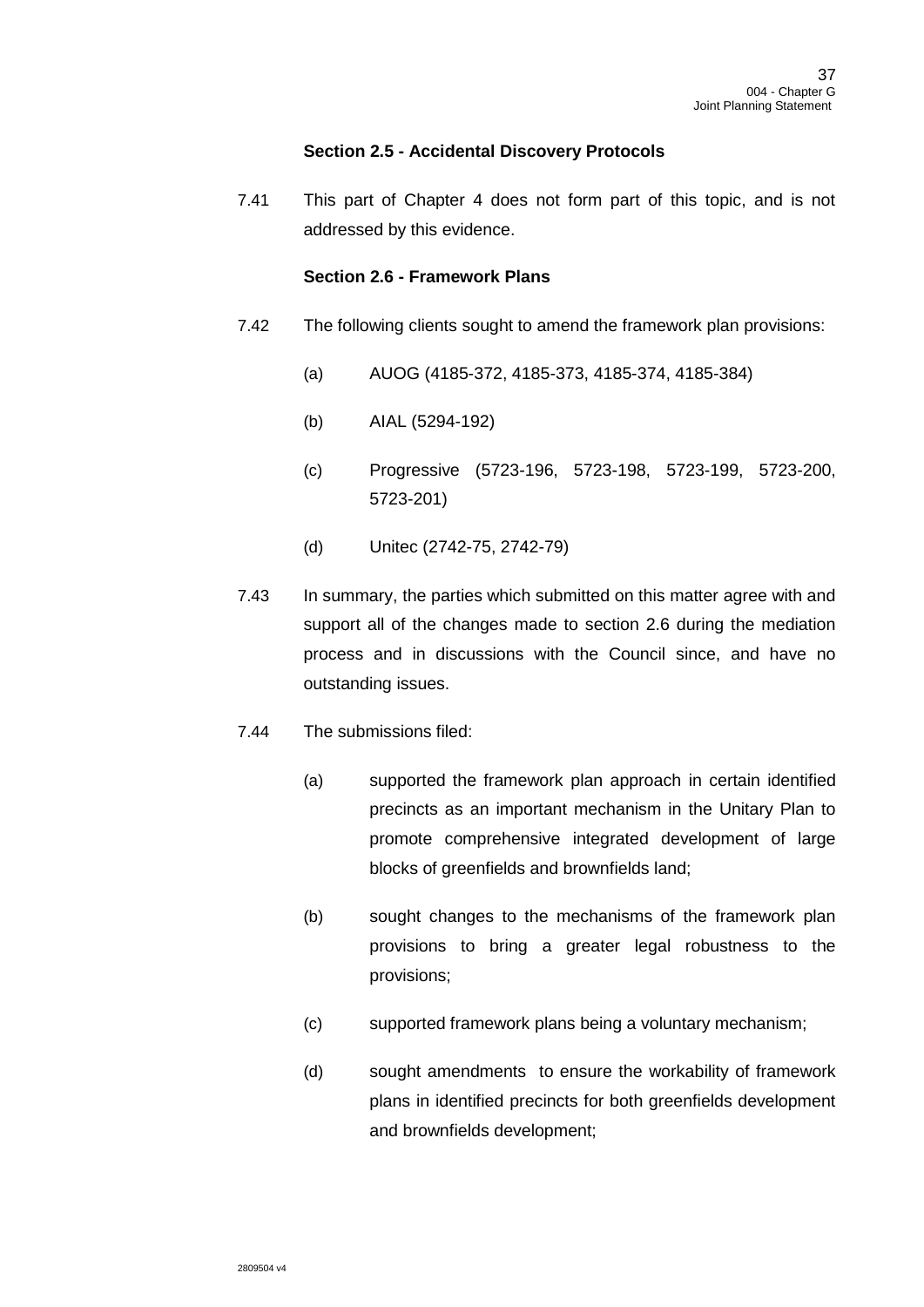- (e) sought a clear policy position that framework plans provide incentives for adopting a comprehensive planning approach.
- 7.45 Framework plans seek to encourage comprehensive integrated planning of large scale greenfields and brownfields developments in identified precincts. It provides the up-front technique to resolve key issues, particularly relating to core planning elements, roading and transport, public open space, and infrastructure. It enables key investment decisions to be made with some certainty.
- 7.46 Framework plans are integrally related to the individual precincts to which they apply. In the final analysis the success of the framework plan approach will depend on the precinct provisions. However these 'general provisions' as proposed to be modified as the result of the mediation process, will set the basis from which successful framework plans for individual precincts can be developed.
- 7.47 The framework provisions as initially drafted within the Proposed Auckland Unitary Plan were recognised as being problematic in terms of the Environment Court decision Queenstown Airport Corp & Others vs Queenstown Lakes District Council.
- 7.48 Consequently key changes to the Plan are proposed through the mediation process. These include:
	- (a) The provisions which implied a resource consent for a framework plan could amend the plan provisions have been deleted.
	- (b) Development / subdivision applications which occur after a framework plan has been issued are now assessed with reference to the most recently approved resource consent for a framework plan. Alternatively an applicant can choose to concurrently lodge a new framework plan or variation to a framework plan.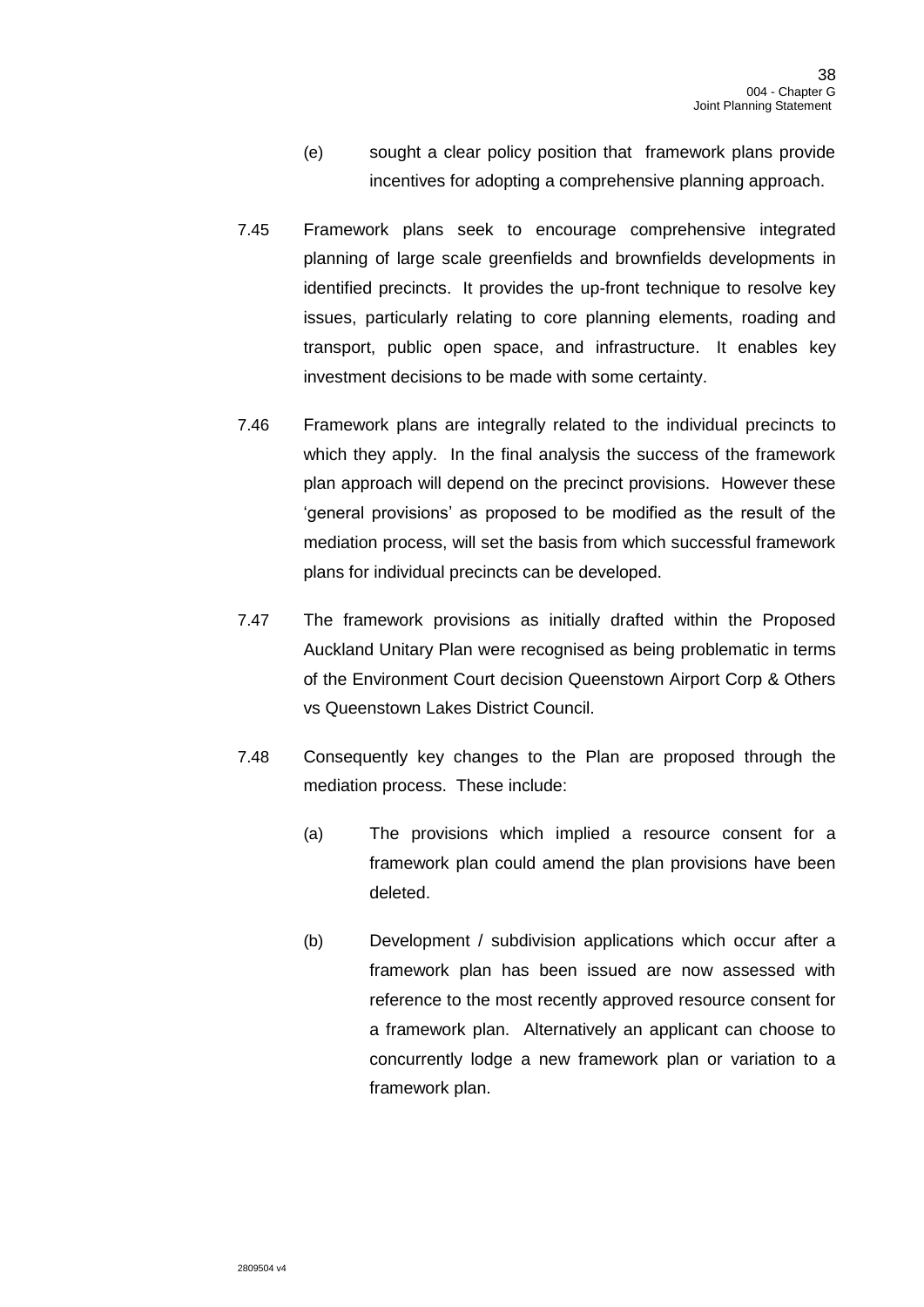- (c) The framework plan enables detailed infrastructure and subdivision approvals, and therefore embodies a direct land use component.
- 7.49 It is critical that the Unitary Plan provide realistic incentives for the use of framework plans. These are the mechanisms which will encourage development to utilise the framework plan technique, and achieve the comprehensive planning approach that is desirable to help achieve quality planning outcomes.
- 7.50 The particular incentives that apply will be specific to the individual precinct. The general provisions are now proposed to acknowledge that incentives may apply on a precinct by precinct basis. Examples of these incentives would be additional height coverage or intensity in particular precincts following comprehensive planning under the framework plan process.
- 7.51 At mediation the Council reserved its position in relation to the activity status of a framework plan when accompanied by a development control modification. The rule which stipulates that "any concurrent application for a development control infringement will not alter the restricted activity status" is an important provision. Otherwise a higher level of assessment could be triggered which would be disincentive to using the framework plan process. Attachment B to the evidence of Ms Dimery includes, as paragraph 13, the wording we support.
- 7.52 The notified version of the Unitary Plan states framework plans do not supersede the need for structure plans. While this might be a logical approach in greenfields situations, it does not take account of brownfields where structure plans are not needed or appropriate. The new proposed provisions from the mediation resolve this matter.
- 7.53 Other amendments have been made to ensure the framework plan provisions work equally well for brownfields as greenfields development.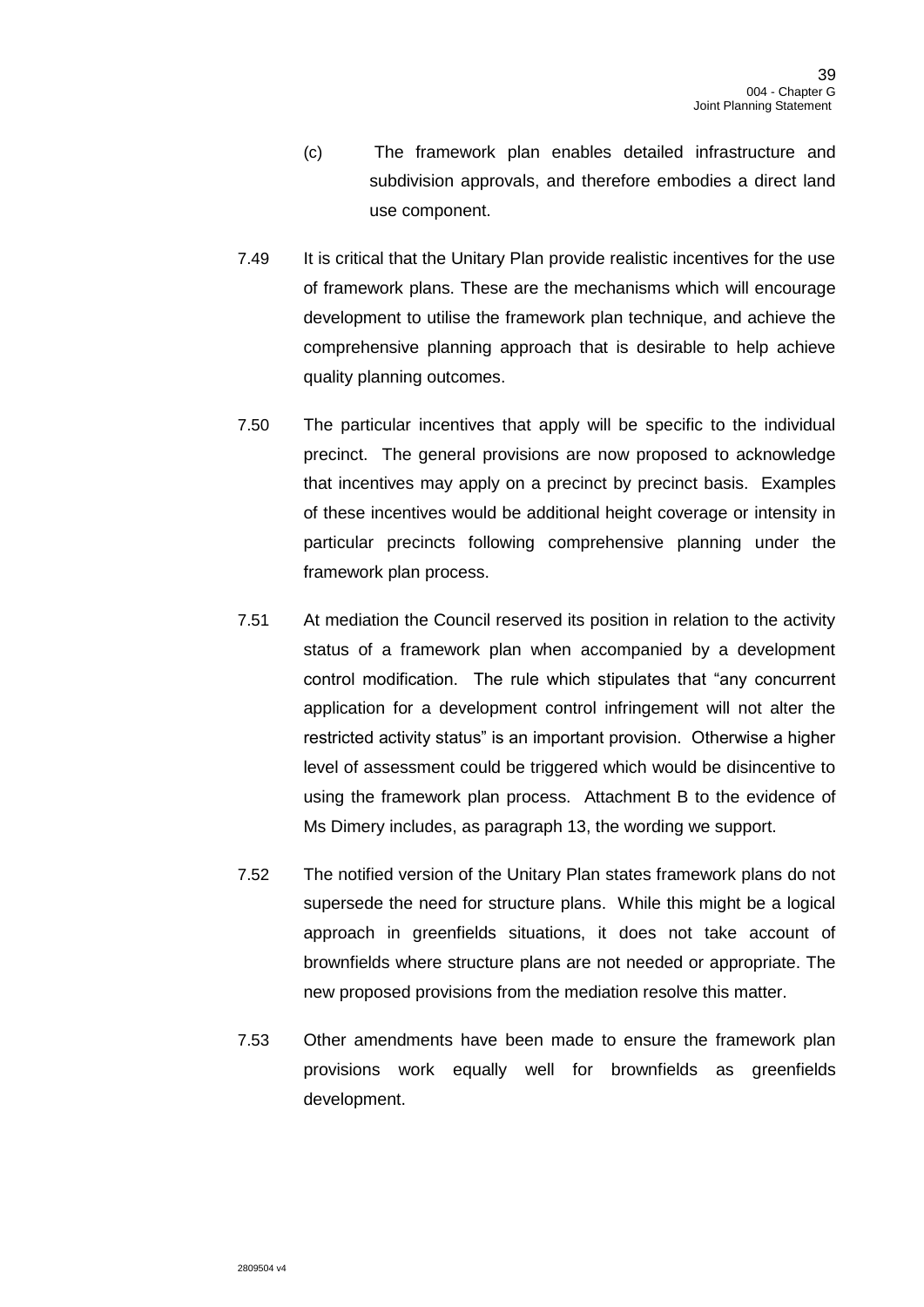- 7.54 The notified Unitary Plan contains a prerequisite that sites subject to a framework plan must be contiguous. This was deleted as part of the mediation process. This change is critical in brownfields situation where comprehensive planning is highly desirable, but the sites that can successfully contribute to the framework plan are often not contiguous. If the originally notified control remains, then the framework plan method will not be available in significant parts of Auckland where urban renewal and / or regeneration is targeted. This will have the unintended consequence of frustrating quality planning outcomes. The change agreed though the mediation process is essential.
- 7.55 The mediation identified a range of other "workability" elements which were unanimously agreed. These have been incorporated within the document attached to the evidence of Ms Dimery. As a result, there are no outstanding issues with the framework plan provisions.

### **Section 2.7.1 - General Information Requirements**

7.56 Our comments on this section are addressed above.

## **Section 2.7.2 - Design Statements**

7.57 This part of Chapter 4 does not form part of this topic, and is not addressed by this evidence.

## **Section 2.7.3 - Framework Plans**

7.58 The parties involved in this topic are listed in paragraph [7.42.](#page-36-0) We agree with and support all of the changes made to section 2.7.3 during the mediation process, and have no outstanding issues.

## **Sections 2.7.4 - 2.7.9**

7.59 These parts of Chapter 4 do not form part of this topic, and are not addressed by this evidence.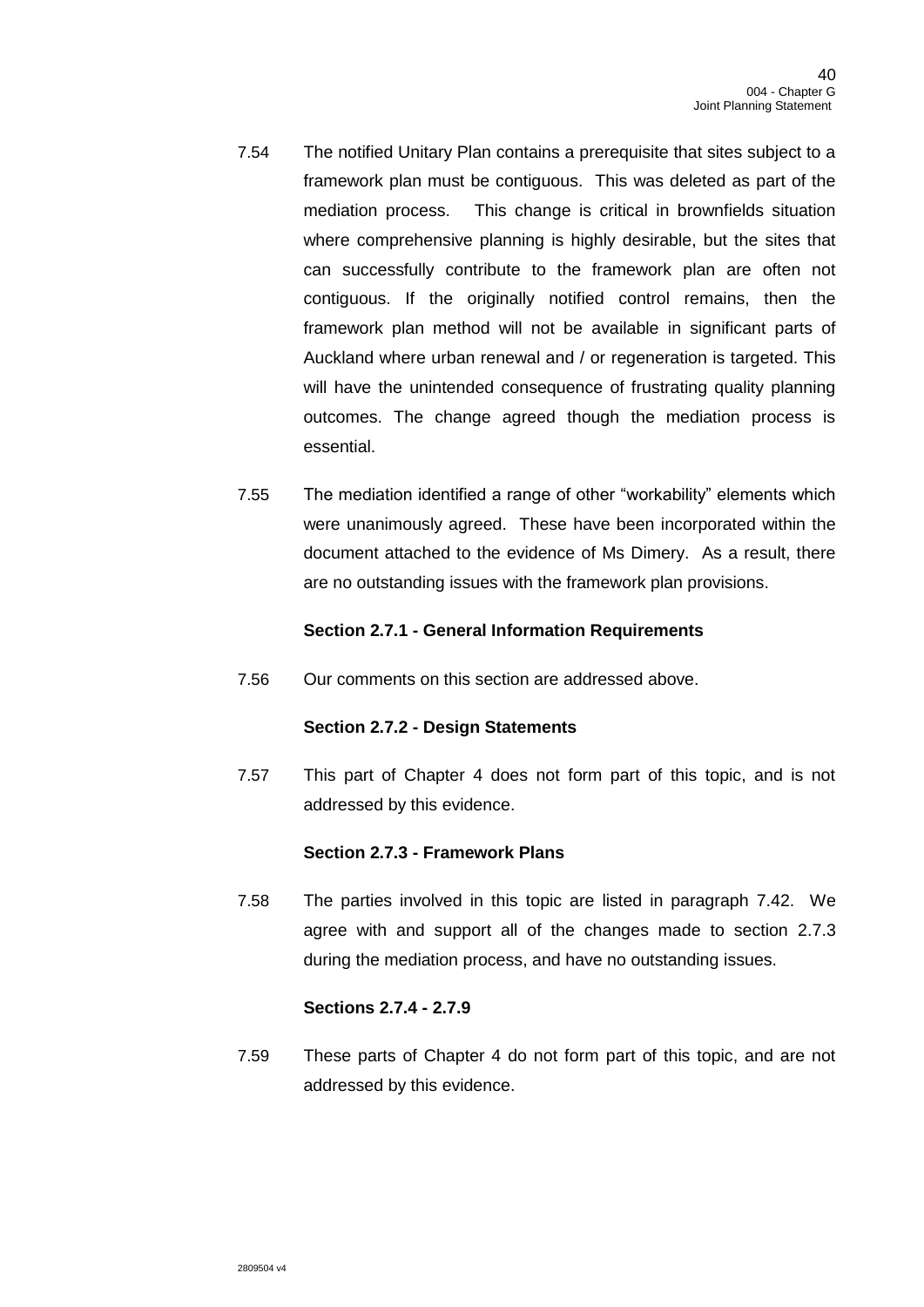**14 November 2014**

**Mark Arbuthnot Stuart Bracey Kellie Roland John Duthie Michael Foster Vijay Lala Craig McGarr Iain McManus Matthew Norwell Greg Osborne Dave Serjeant Berin Smith**